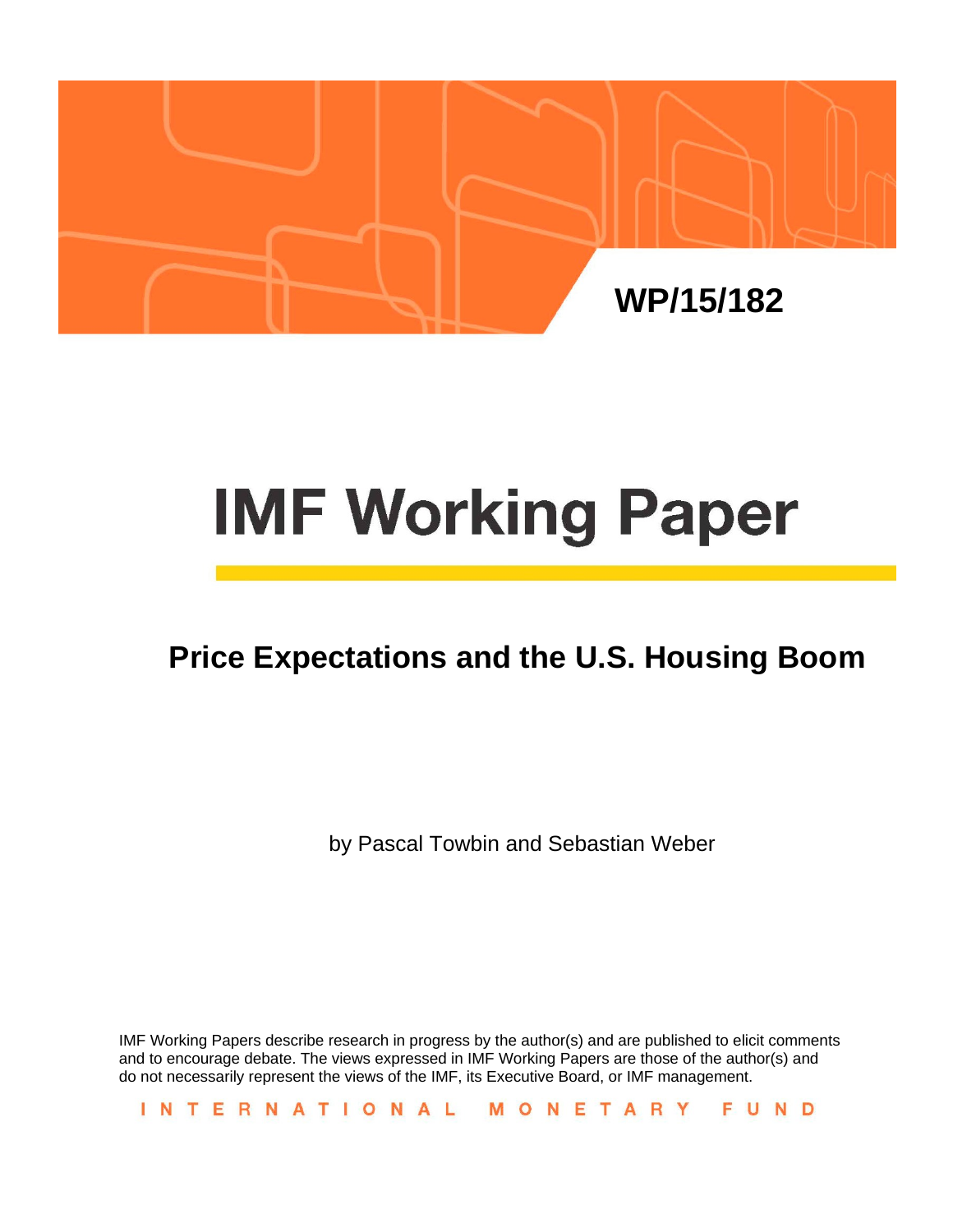#### **IMF Working Paper**

Research Department

#### **Price Expectations and the U.S. Housing Boom**

#### **Prepared by Pascal Towbin and Sebastian Weber1**

Authorized for distribution by Olivier Blanchard

July 2015

*IMF Working Papers* **describe research in progress by the author(s) and are published to elicit comments and to encourage debate.** The views expressed in IMF Working Papers are those of the author(s) and do not necessarily represent the views of the IMF, its Executive Board, or IMF management.

#### **Abstract**

Between 1996 and 2006 the U.S. has experienced an unprecedented boom in house prices. As it has proven to be difficult to explain the large price increase by observable fundamentals, many observers have emphasized the role of speculation, i.e. expectations about future price developments. The argument is, however, often indirect: speculation is treated as a deviation from a benchmark. The present paper aims to identify house price expectation shocks directly. To that purpose, we estimate a VAR model for the U.S. and use sign restrictions to identify house price expectation, housing supply, housing demand, and mortgage rate shocks. House price expectation shocks are the most important driver of the boom and account for about 30 percent of the real house price increase. We also construct a model-based measure of exogenous changes in price expectations and show that this measure leads a survey-based measure of changes in house price expectations. Our main identification scheme leaves open whether expectation shifts are realistic or unrealistic. In extensions, we provide evidence that price expectation shifts during the boom were primarily unrealistic and were only marginally affected by realistic expectations about future fundamentals.

JEL Classification Numbers: E3, E4, R3

Keywords: Housing Market, House Price Expectations, Speculation, Housing Boom, VAR

Author's E-Mail Address: pascal.towbin@snb.ch, sweber@imf.org

<sup>&</sup>lt;sup>1</sup> We are grateful to Olivier Blanchard, Hamid Faruqee, Maja Ganarin, Ayhan Kose, Kenneth Kuttner, John Muellbauer, Prakash Loungani, Emil Stavrev, Martin Straub, participants at the Bundesbank-IMF-DFG conference, the SSES congress, and the IMF and SNB Research seminars for very helpful comments. The views expressed here are those of the authors and not necessarily those of the IMF or the SNB.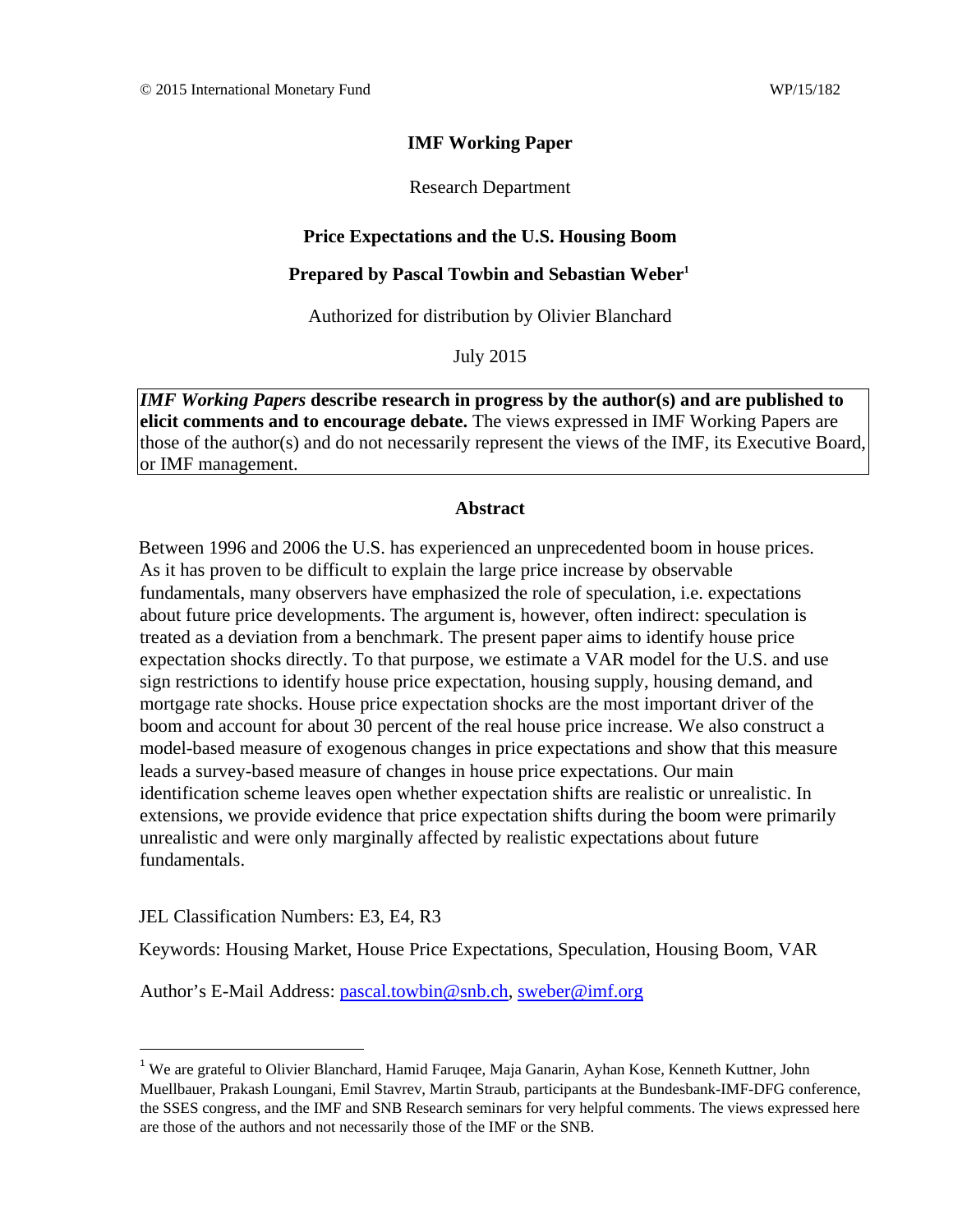# Contents

| $\bf{I}$                                                             |                                                                                                                                                                                                                                                                                          | $\overline{3}$                                      |
|----------------------------------------------------------------------|------------------------------------------------------------------------------------------------------------------------------------------------------------------------------------------------------------------------------------------------------------------------------------------|-----------------------------------------------------|
| $\mathbf{I}$                                                         | A<br>B<br>$\overline{C}$                                                                                                                                                                                                                                                                 | 5<br>6<br>$\overline{7}$<br>10                      |
|                                                                      | A<br>Contribution of Price Expectation Shocks to the Housing Boom and Bust<br>B<br>$\mathbf C$<br>Comparison of Price Expectation Shocks with Surveys about Price Expectations<br>D<br>Realistic versus Unrealistic Price Expectation Shocks<br>${\bf E}$                                | 11<br>11<br>14<br>15<br>17<br>19                    |
|                                                                      | Alternative Summary Measures of the Set of Accepted Impulse Responses<br>A<br>$\bf{B}$<br>$\mathcal{C}$<br>D                                                                                                                                                                             | 22<br>22<br>24<br>26<br>28                          |
|                                                                      |                                                                                                                                                                                                                                                                                          | 28                                                  |
|                                                                      | 29                                                                                                                                                                                                                                                                                       |                                                     |
|                                                                      | 33                                                                                                                                                                                                                                                                                       |                                                     |
|                                                                      | Figures                                                                                                                                                                                                                                                                                  |                                                     |
| $\mathbf{1}$<br>$\overline{2}$<br>3<br>$\overline{4}$<br>5<br>6<br>7 | Historical Decomposition of Real House Price Developments<br>Survey-based Expectations versus Model-based Expectations<br>Realistic and Unrealistic Price Expectation Shocks: Impulse Response Functions<br>Realistic and Unrealistic Price Expectation Shocks: Historical Decomposition | $7\phantom{.0}$<br>13<br>16<br>18<br>21<br>22<br>23 |
| 8                                                                    | Historical Contribution of Price Expectation Shock to Real House Price Developments                                                                                                                                                                                                      | 25                                                  |

# Tables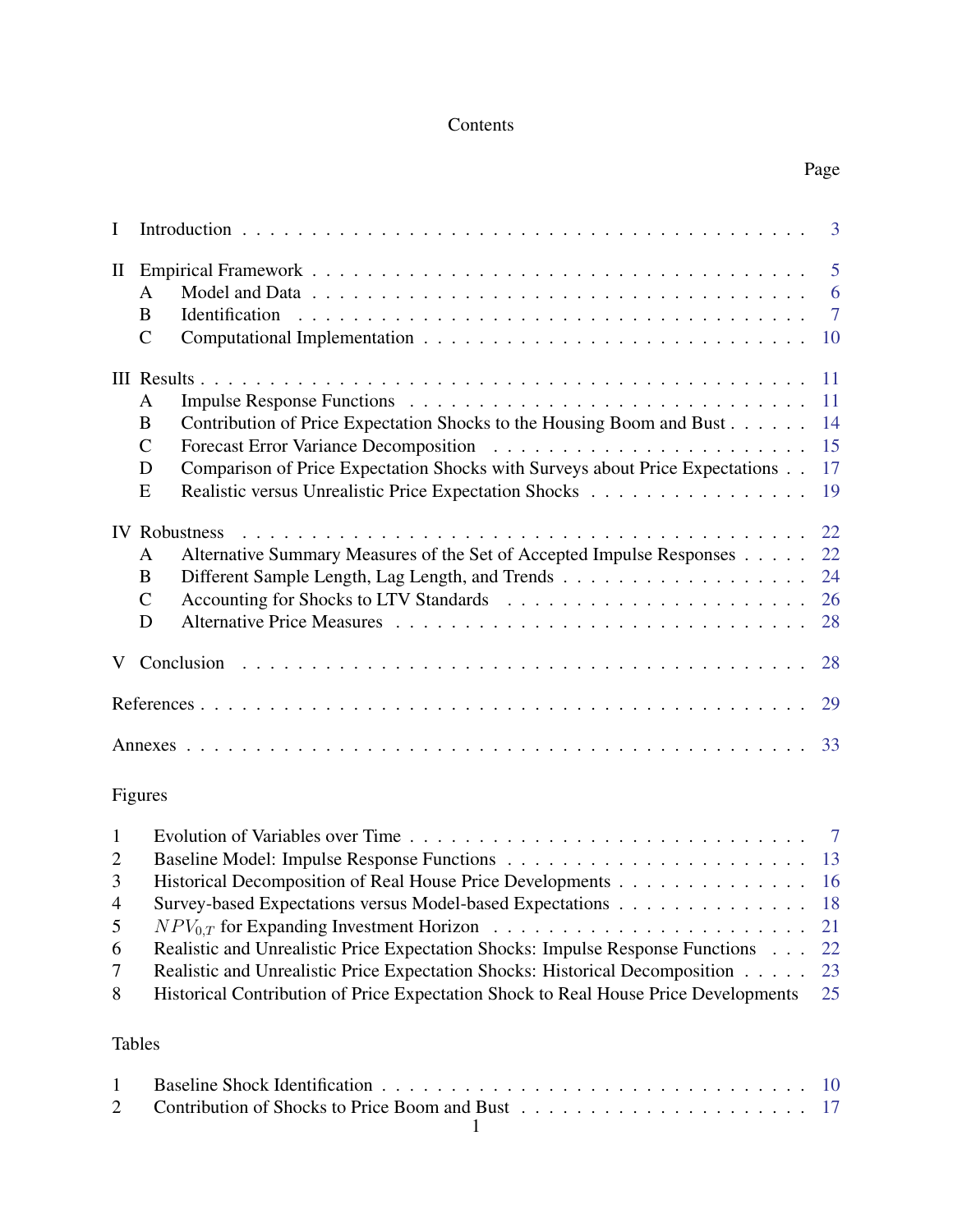| 4 Correlation of Model-based Expectation Measure (t) with Survey-based Measure (t+i). 19 |  |
|------------------------------------------------------------------------------------------|--|
| 5 Contribution of Shocks to Price Boom, Alternative Models 26                            |  |
|                                                                                          |  |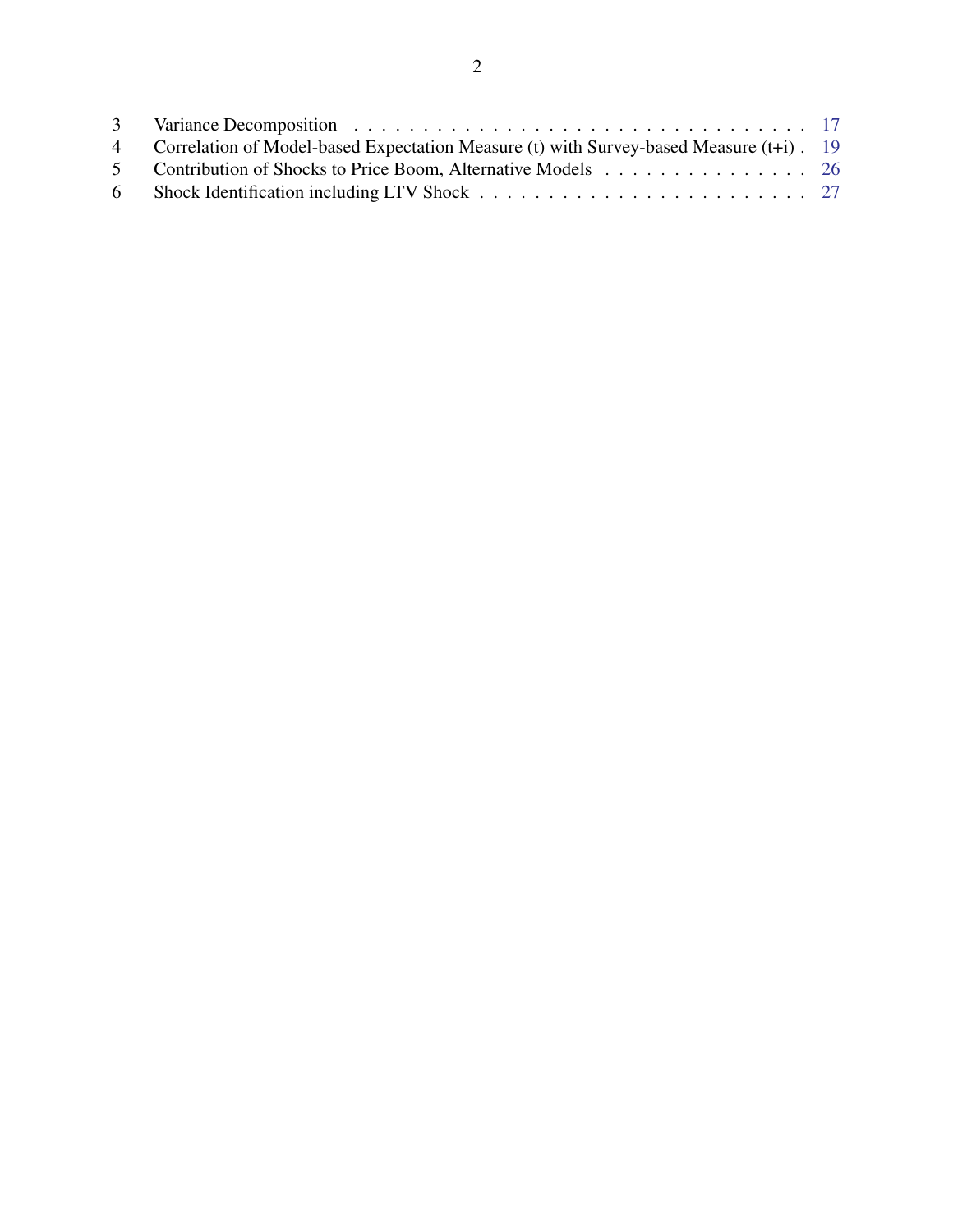#### I. INTRODUCTION

<span id="page-4-0"></span>Between 1996 and 2006 the United States has experienced an unprecedented boom in house prices. There is no agreement on the ultimate cause for the boom. Explanations include a long period of low interest rates [\(Taylor,](#page-32-0) [2007\)](#page-32-0), declining credit standards [\(Mian and Sufi,](#page-32-1) [2009;](#page-32-1) [Kuttner,](#page-31-0) [2012\)](#page-31-0), as well as shifts in the supply of houses and the demand for housing services [\(Iacoviello and Neri,](#page-31-1) [2010\)](#page-31-1). Several studies have, however, pointed out that it is difficult to explain the entire size of the boom with these factors [\(Dokko et al.,](#page-30-0) [2011;](#page-30-0) [Glaeser et al.,](#page-31-2) [2012\)](#page-31-2) and have offered speculation or "unrealistic expectations about future prices" [\(Case and Shiller,](#page-30-1) [2003\)](#page-30-1) as an alternative explanation. The empirical argument for an important role of house price expectations is often indirect: it is a residual that cannot be explained by a model and its observed fundamentals.

Instead of treating speculation as a deviation from a benchmark, the present paper aims to identify shifts in house price expectations directly and compare their importance to other explanations. To that purpose, we estimate a structural VAR model for the United States and use sign restrictions to identify house price expectation shocks. We then compare their effect to other shocks, including shocks to mortgage rates and shocks to the demand for housing services and the supply of houses. Our identification of expectation shocks relies on the theoretical literature on speculation and the literature on search and matching models in the housing market [\(Wheaton,](#page-33-0) [1990;](#page-33-0) [Peterson,](#page-32-2) [2012;](#page-32-2) [Leung and Tse,](#page-32-3) [2012\)](#page-32-3). Specifically, we use the behavior of the vacancy rate as a discriminatory variable to identify the house price expectation shock. In response to a price expectation shock, house prices and residential investment increase, but as the current demand for housing services remains unchanged, the vacancy rate increases.

Results indicate that house price expectation shocks are the most important driver of the recent U.S. housing price boom between 1996 and 2006, explaining about 30 percent of the increase. Over the entire sample, their contribution to fluctuations in housing prices in the U.S. has been smaller, accounting for about 20 percent of the long run forecast error variance of house prices. This suggests that the large contribution of price expectation shocks is historically exceptional. Regarding other shocks, mortgage rate shocks are the second most important driver of the boom: their contribution amounts to about 25 percent. Over the entire sample, they are the most important driver and account for almost 30 percent of the long run forecast error variance. Shocks to the demand for housing services and supply of houses play a subordinated role for fluctuations in house prices, both for the boom period and over the entire sample. Taken together, the four shocks explain about 70 percent of the house price boom, leaving a residual of about 30 percent. This indicates that attributing the entire residual that cannot be explained by standard shocks to price expectations will lead to an overestimation of their contribution. We also find that a model-based measure of house price expectations is positively correlated with leads of a survey based measure of house price expectations. The positive correlation with leads indicates that our measure contains similar information as a survey-based measure. In addition, it tends to provide the information more timely. This supports our identification scheme.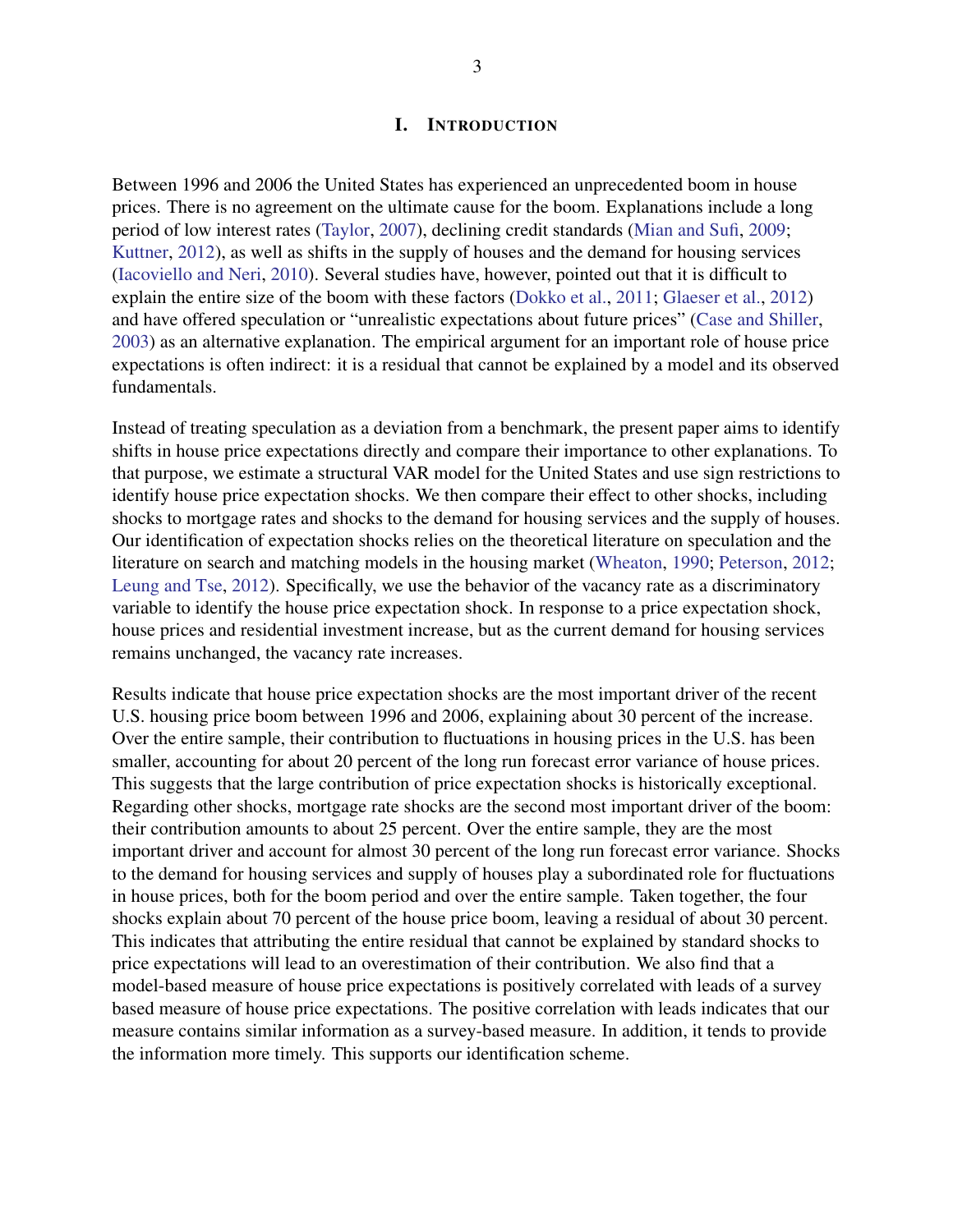Our main identification scheme is agnostic about why expectation shifts occur. In principle, the identified shocks encompass both realistic shifts in perceptions about future fundamentals and unrealistic shifts driven by "animal spirits". We provide evidence which suggests that "unrealistic expectations" as emphasized by [Case and Shiller](#page-30-1) [\(2003\)](#page-30-1) are more important than "realistic expectations". First, in our baseline specification, positive price expectation shocks lead to an initial expansion and a delayed contraction in residential investment. The delayed contraction suggest that overly optimistic expectations have led to over-investment in the residential real estate sector, which is then corrected. Second, in an extension we distinguish between realistic and unrealistic expectation shocks, where only the former are profitable in the long-run. Unrealistic price expectation shocks play a more important role in driving house prices than realistic expectation shocks during the recent boom.

The previous empirical literature that explores the role of expectations and speculation in the housing market can be broadly divided into three groups. A first group of papers looks at large deviations from benchmark models and notes that such deviations may have occurred because of shifts in house price expectations. [Glaeser et al.](#page-31-2) [\(2012\)](#page-31-2), for example, find that easy credit cannot explain the full extent of the housing boom and conclude that this leaves the door open for a potentially important role of irrational expectations. Similarly, [Dokko et al.](#page-30-0) [\(2011\)](#page-30-0) using a VAR based analysis, conclude that actual monetary policy before the crisis was in line with the monetary policy predicted by the model, while residential investment and housing prices were well above predicted levels, suggesting that monetary policy has not contributed to the boom. In the authors view, "the most logical conclusion is that expectations of future house price growth among borrowers, lenders, and investors played a key role in the housing bubble consistent with the views of [Shiller](#page-32-4) [\(2007\)](#page-32-4)". There are also a number of papers that use deviations from benchmark models to detect bubbles in housing markets. A popular benchmark is, for example, the average price-to-rent or the price-to-income ratio (see e.g. [Case and Shiller,](#page-30-1) [2003;](#page-30-1) [Leamer,](#page-32-5) [2002\)](#page-32-5). A weakness of such an indirect approach is that it is difficult to distinguish between a misspecified model and irrational expectations. The role of expectations may be overestimated, if the underlying model is misspecified or omits important features of the housing market. [Himmelberg et al.](#page-31-3) [\(2005\)](#page-31-3), for example, argue that the often used price-rent ratio is an inadequate measure to judge the sustainability of house price increases and that user cost models that rely on imputed rents should be employed instead. With these adjustments, they find no evidence for a house price bubble in 2004. Similarly, [Smith and Smith](#page-32-6) [\(2006\)](#page-32-6) make a case against a housing bubble in 2006: "under a variety of plausible assumptions about fundamentals, buying a home at current market prices still appears to be an attractive long-term investment."

The second group of papers relies on survey data about house price expectations. The probably most prominent example of this literature is [Case and Shiller](#page-30-1) [\(2003\)](#page-30-1) who conduct a survey among home buyers about their buying motives and find that a high share of respondents emphasize the investment motive. They conclude that this motive is a "defining characteristic of a housing bubble". The survey responses can, however, also be interpreted differently. [Quigley](#page-32-7) [\(2003\)](#page-32-7), for example, argues that they do not necessarily point to a bubble. [Lambertini et al.](#page-31-4) [\(2013\)](#page-31-4) include consumer survey data about house price expectations in a structural VAR to identify shocks to house price expectations, using a recursive identification scheme with the expectations measure ordered first. The authors find that shocks to expectations explain a substantial share of house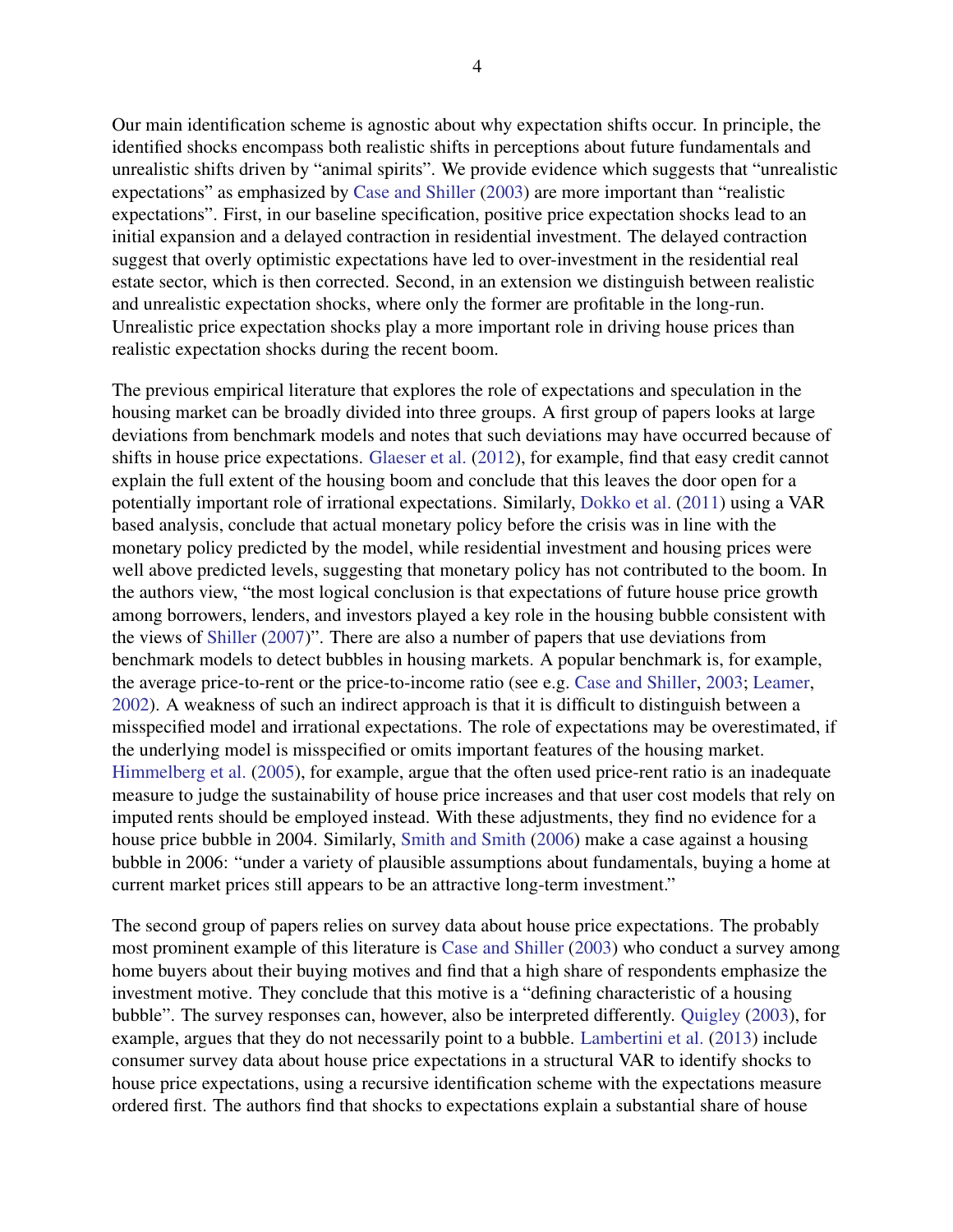price movements. [Ling et al.](#page-32-8) [\(2015\)](#page-32-8) find that survey-based sentiment indicators have predictive power regarding future house price developments, even when controlling for fundamentals. Our paper provides an alternative approach to measure shifts in expectations that does not rely on surveys and allows for contemporaneous interactions between shifts in expectations and housing market variables. [Gete](#page-31-5) [\(2015\)](#page-31-5) also identifies expectation shocks without relying on survey data. In comparison to our paper, the study uses a different identification scheme (relying on the response of the ratio of consumption to investment) and does not compare the importance of expectation shocks to mortgage rate and supply shocks.

A third group of papers consists of microeconometric studies that investigates the effect of speculation on local housing conditions. [Chinco and Mayer](#page-30-2) [\(2014\)](#page-30-2) provide evidence that out-of-town second house buyers tend to behave like misinformed speculators and find that a relative increase in out-of-town second house buyers is associated with house price increases and house price misalignments in several US states. [Bayer et al.](#page-30-3) [\(2011\)](#page-30-3) document that the housing boom in Los Angeles coincided with an increase in speculative investors, which are defined as investors that purchase a house with the aim of selling it at a higher price. None of these studies looks at the aggregate, macroeconomic importance of speculative activity.

This paper is also related to a more theoretically oriented literature that studies the role of expectations in house price models. [Adam et al.](#page-29-2) [\(2012\)](#page-29-2) investigate how the housing market responds to economic shocks, if agents update their expectations in a Bayesian fashion. [Burnside](#page-30-4) [et al.](#page-30-4) [\(2011\)](#page-30-4) build a model where agents change their expectations about house prices because of social dynamics. Regarding the link between expectations and vacancies, [Leung and Tse](#page-32-3) [\(2012\)](#page-32-3) show in a search and matching model that the share of "flippers" (investors aiming to buy low and sell high) can cause a co-movement between high vacancy rates and high housing prices.

Finally, macroeconometric methods to study the role of speculation in other markets exist. [Kilian](#page-31-6) [and Murphy](#page-31-6) [\(2014\)](#page-31-6) use a structural VAR to identify speculative activity in the oil market, relying on the behavior of oil inventories. As we discuss below there are some conceptual similarities between vacancies in the housing market and inventories in the oil market, but also important differences.

In the remainder of the paper, Section 2 provides a description of the empirical framework. The results of the estimations are discussed in section 3, followed by a robustness analysis in section 4. Finally, section 5 concludes.

#### II. EMPIRICAL FRAMEWORK

<span id="page-6-0"></span>This section introduces the empirical framework of the study. It first presents model and data. It then details the identification approach and concludes with a discussion of inference and computational implementation.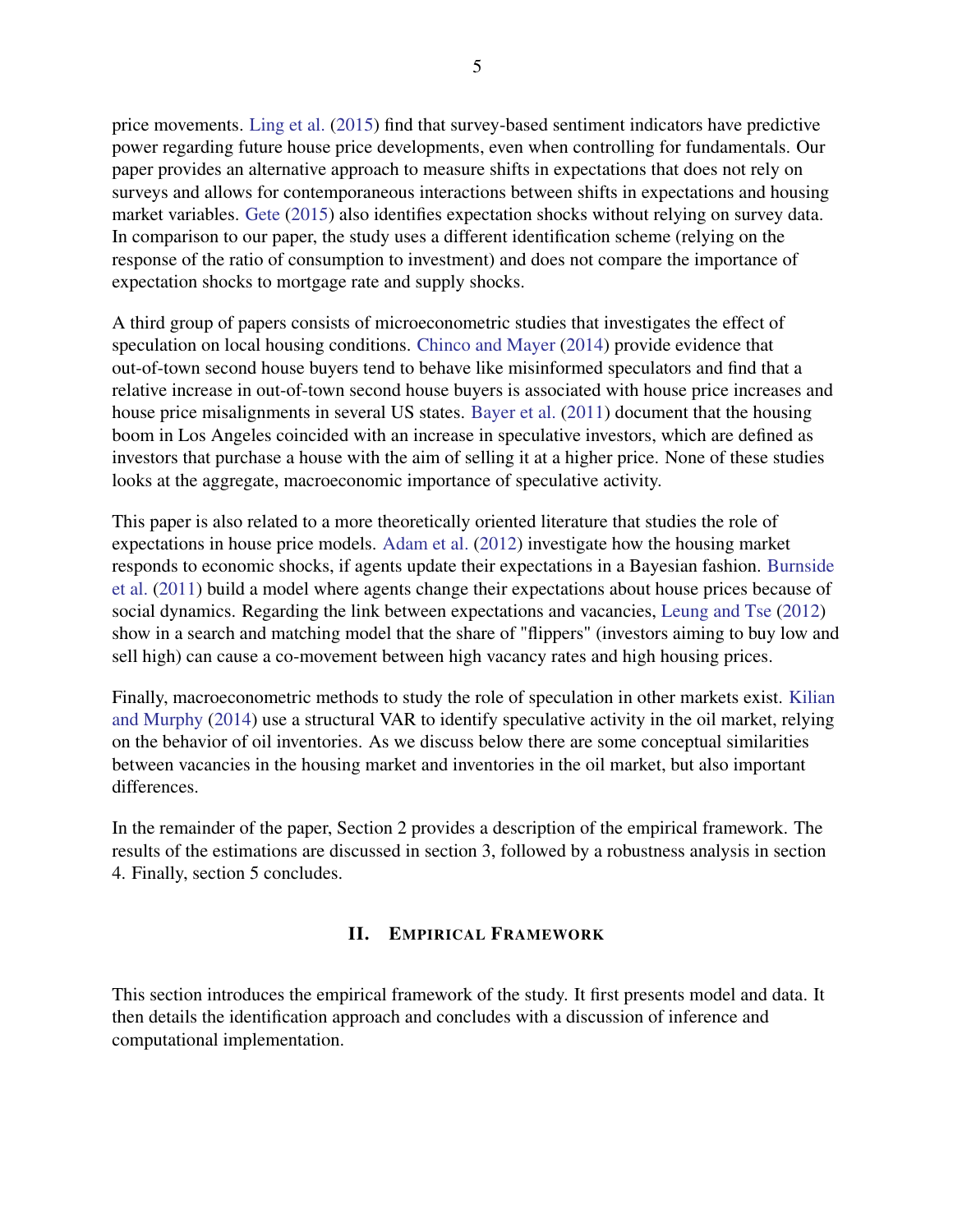#### A. Model and Data

<span id="page-7-0"></span>We estimate a Bayesian vector autoregressive (BVAR) model of the form:

$$
\mathbf{y}_t = \sum_{i=1}^p \mathbf{A}_i \mathbf{y}_{t-i} + \mathbf{e}_t, \quad \text{with} \quad \mathbf{e}_t \sim \mathcal{N}(\mathbf{0}, \boldsymbol{\Sigma}) \quad \forall \ t = 1, ..., T
$$
 (1)

 $y_t$  is a vector of seven variables

$$
\mathbf{y}_t = \left(\begin{array}{cccccc}\Delta P_t & H_t - RGB P_t & V_t & i_t & LTV_t & R_t - P_t & \Delta RGB P_t\end{array}\right)^T
$$

 $e_t$  is a reduced-form error term with variance-covariance matrix  $\Sigma$ , p is the lag length and  $\mathbf{A}_i$  are coefficient matrices. Our sample comprises more than 40 years of quarterly data that cover the period from 1973Q3-2014Q2. We chose a lag length of 2 and an uninformative prior.

The quarterly growth in the housing price  $(\triangle P_t)$  is measured by the first difference of the log Shiller real house price index [\(Shiller,](#page-32-9) [2005\)](#page-32-9). The log of the real private residential investment to real GDP ratio ( $H_t - RGDP_t$ ) is from the Bureau of Economic Analysis. The vacancy rate ( $V_t$ ) is given by the overall ratio of vacant houses relative to the total housing stock excluding seasonal factors (Census Bureau).<sup>[1](#page-7-1)</sup> The real mortgage rate  $(i_t)$  is approximated by the nominal contract rate on the purchases of existing single family homes provided by the Federal Housing Financing Agency (FHFA) less the long-term inflation expectations, measured by the 10-year-ahead forecast of the inflation rate (Macroeconomic Advisers, downloaded from Haver).[2](#page-7-2) The loan-to value ratio at purchase of the house  $(LTV_t)$  is from FHFA. It contains information about credit standards that are not interest rate related. The rent-to-price ratio  $(R_t - P_t)$  is computed as the log of the ratio between the housing CPI component (Bureau of Labor Statistics) and the nominal Shiller house price index. Finally, the log difference of US Real GDP ( $\triangle RGDP_t$ ) is taken from the Bureau of Economic Analysis. Figure [1](#page-8-1) shows the evolution of the respective variables.

The first five variables in the VAR are required for identification. The inclusion of the rent-to-price ratio is motivated by the co-integrating relationship between rents and prices. It allows us to capture long run dynamics in prices, while only including stationary variables (see, for example, [King et al.,](#page-31-7) [1991\)](#page-31-7). Real GDP growth is included to capture general economic conditions. The combined responses of the residential investment to GDP ratio and GDP growth allow to compute the level response of residential investment and GDP. Furthermore, both the responses of real GDP and the rent-to-price ratio allow to assess the consistency of the responses with theoretical arguments.

<span id="page-7-1"></span><sup>&</sup>lt;sup>1</sup>This value includes housing held off the market.

<span id="page-7-2"></span><sup>&</sup>lt;sup>2</sup>The average maturity of the interest rate is 27 years and hence does not coincide exactly with the horizon of the inflation expectations. However, it is plausible that the expectation 10 year ahead accurately reflect the expectations of inflation at longer horizon.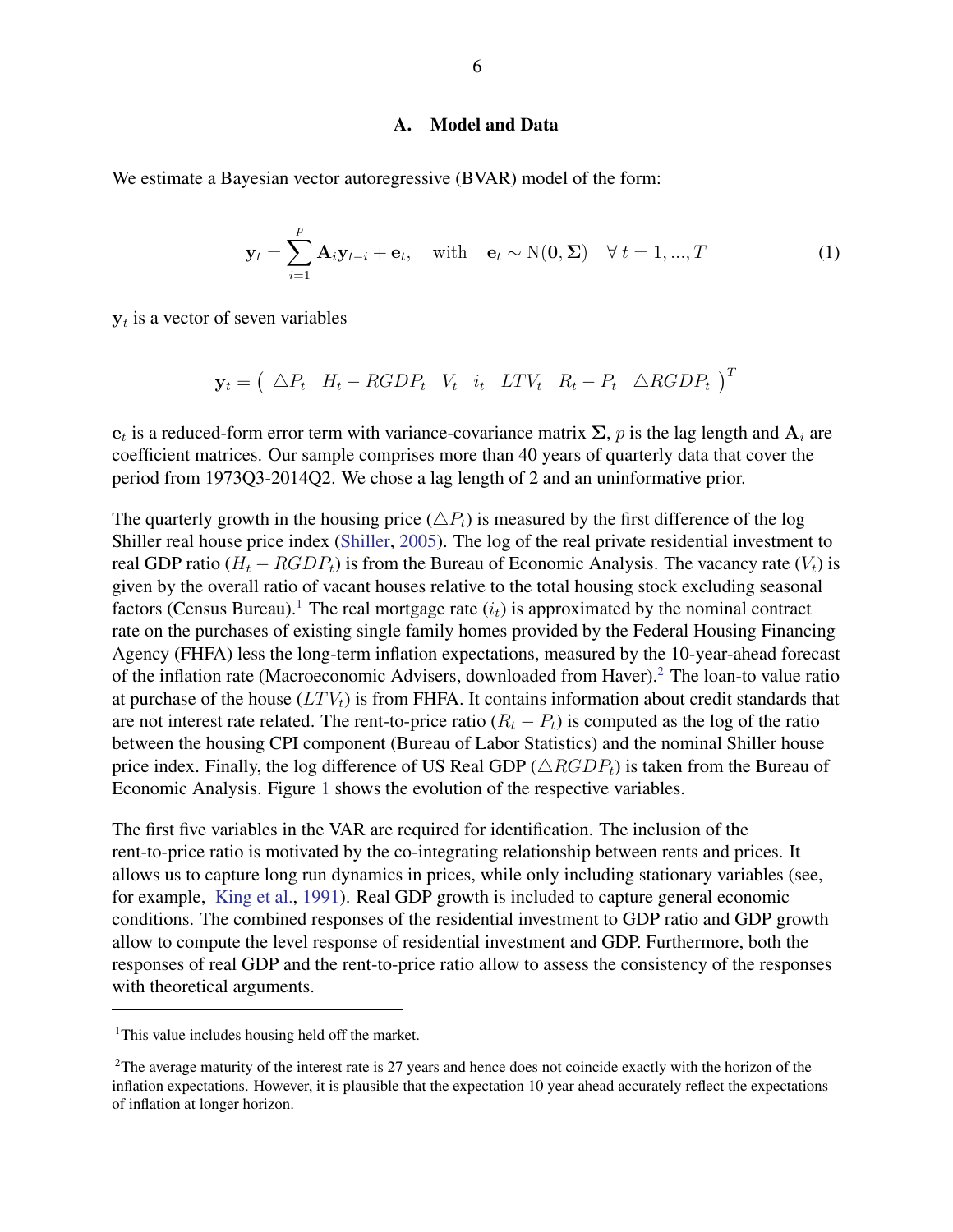<span id="page-8-1"></span>

Figure 1. Evolution of Variables over Time

<span id="page-8-0"></span>Sources: BEA, BLS, Shiller, FHFA, Census Bureau, and Haver.

#### B. Identification

Structural shocks are identified with sign restrictions [\(Canova and De Nicolo,](#page-30-5) [2002;](#page-30-5) [Uhlig,](#page-32-10) [2005\)](#page-32-10). The main focus is on the identification of the price expectation shock. We compare the effects of the expectation shock to those of the demand for housing services, the supply of houses and mortgage rate shocks and discuss how we can distinguish these shocks from price expectation shocks. Table [1](#page-11-1) summarizes the identification restrictions of the baseline specification. All shocks are normalized such that they imply an initially positive response of house prices. We constrain the sign restriction to hold for the first two quarters for all variables' responses.

To unambiguously distinguish between the four shocks, we rely on five key assumptions.

- 1. The supply of houses is upward sloping. The upward sloping supply can be a result of various factors identified in the literature including zoning regulations, land limitations, and increasing construction costs [\(Glaeser et al.,](#page-31-8) [2008;](#page-31-8) [Huang and Tang,](#page-31-9) [2012\)](#page-31-9). Furthermore, there are adjustment costs and large changes in housing supply are more costly than small changes, creating an incentive to spread adjustment over several periods.
- 2. The demand for housing services is downward sloping. Hence, lower prices increase the demand for housing.
- 3. Credit supply is upward sloping [\(Glaeser et al.,](#page-31-2) [2012;](#page-31-2) [Adelino et al.,](#page-30-6) [2012\)](#page-30-6). If there is a strong demand for mortgage credit, mortgage rates rise. A potential shifter for mortgage credit demand is construction activity in the housing sector.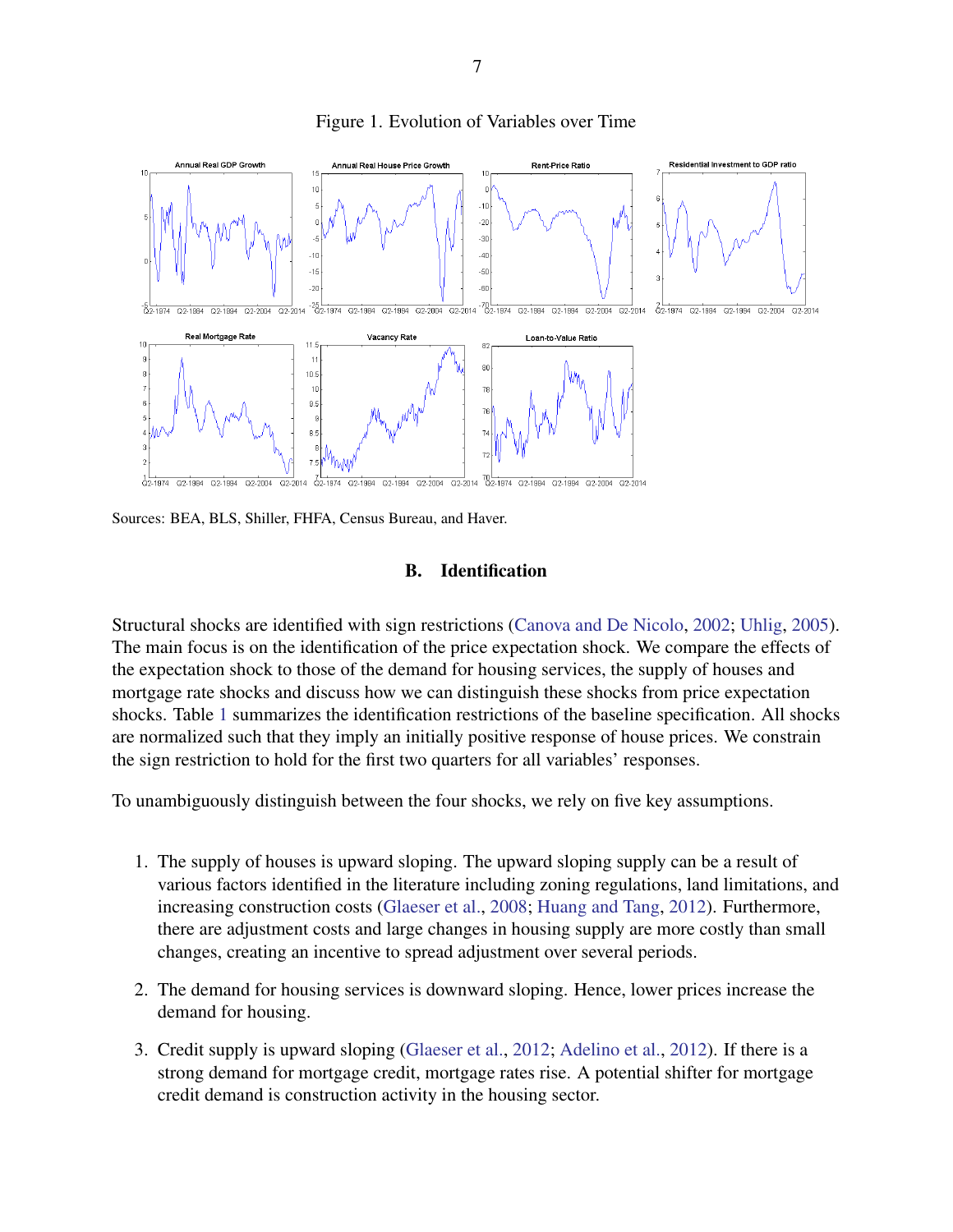- 4. The housing market is characterized by search and matching frictions [\(Wheaton,](#page-33-0) [1990;](#page-33-0) [Leung and Tse,](#page-32-3) [2012;](#page-32-3) [Head et al.,](#page-31-10) [2014\)](#page-31-10). This implies that a certain fraction of the housing stock is vacant. The vacancy rate fluctuates as a result of fluctuations in housing supply and demand.
- 5. House prices are forward looking [\(Poterba,](#page-32-11) [1984\)](#page-32-11) and depend on expected future prices and interest rates. The prospect of being able to sell houses in the future at a higher price, will lead to higher current prices. A lower interest rate increases the present discount value of a given future price.[3](#page-9-0)

**Price expectation shocks.** A positive house price expectation shock leads to an increase in house prices, an increase in residential investment, an increase in vacancies, and an increase in the mortgage rate. An expectation shock is defined as a shift in expectations about future house prices by households and housing investors. The restriction on house prices follows from Assumption 5: the prospect of being able to sell the house at a higher price in the future leads to higher prices now. Residential investment increases as a result of Assumption 1: as large adjustments to the supply of houses are more costly than small changes, the prospect of higher future prices creates also the incentive to start building now, causing residential investment to increase. The increased housing construction and higher house prices lead to a higher demand for mortgage credit. Because mortgage credit supply is not perfectly elastic, the increased demand for loans associated with higher construction activity will lead to higher mortgage rates (Assumption 3). The increase in vacancies relies on Assumption 4: markets do not clear fully because of search and matching frictions. As supply increases and the current demand for housing services is unchanged, the vacancy rate rises. Finally, we impose that the expectation shock cannot go along with an increase in the LTV ratio. While this is not strictly necessary for the identification, it allows us to avoid capturing elements related to easing lending standards which are not captured by lower mortgage rates such as LTV standards. In the robustness section of the paper we will identify a separate LTV shock.

This definition of an expectation shock leaves it open whether the increase in expectations is "realistic" or "unrealistic". It is consistent both with a realistic response to new information about future housing fundamentals or with unrealistic expectations about future house prices as emphasized by [Case and Shiller](#page-30-1) [\(2003\)](#page-30-1). The identification approach presumes, however, that people act rationally given their expectations about future house prices. For example, construction will increases because of adjustment costs. In an extension, we will distinguish between realistic and unrealistic expectation shifts.

There are some similarities between vacancies in the housing market and inventories in the oil market. [Knittel and Pindyck](#page-31-11) [\(2013\)](#page-31-11) argue that speculative demand in the oil market should be associated with high oil prices and high inventories, as traders store the oil for future sale. [Kilian](#page-31-6) [and Murphy](#page-31-6) [\(2014\)](#page-31-6) use this insight to identify speculative demand shocks in the oil market.

<span id="page-9-0"></span><sup>&</sup>lt;sup>3</sup>This result is obtained for example if we consider the current house price  $P_t$  as the expected present discounted value of future rents  $R_{t+1}$ , discounted at rate  $r_{t+1}$ :  $P_t = E_t \frac{R_{t+1} + P_{t+1}}{1 + r_{t+1}}$  $1 + r_{t+1}$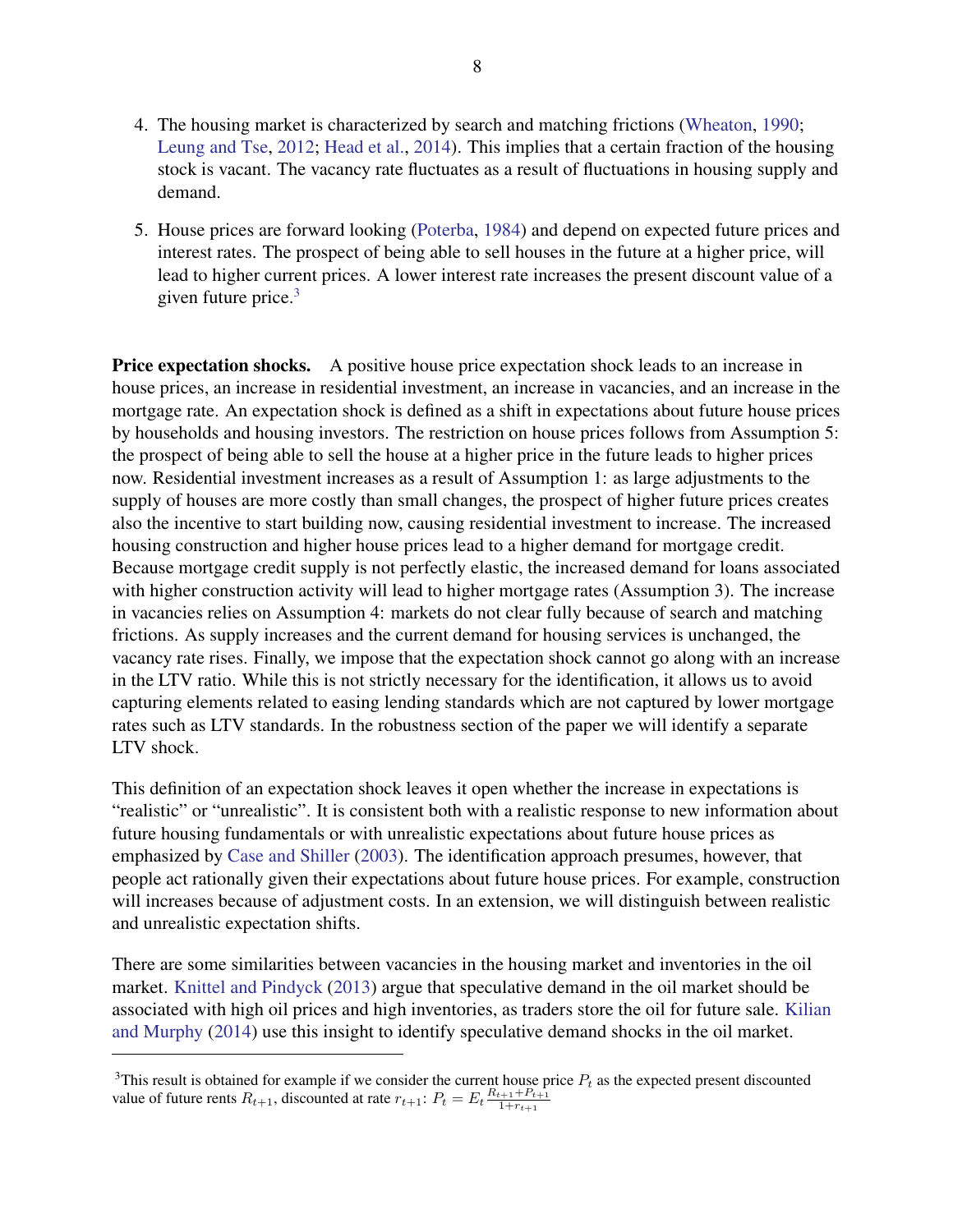Housing vacancy may be considered as a sort of inventory that is available for future sale. But there are also important differences between the two markets: oil is a non durable good that can only be consumed once, whereas housing is a durable good and its service can be consumed every period. The reason for vacancies stems from the search and matching frictions and the limited amount of houses that can be constructed in a given period. When prices are expected to rise, there is an increase in construction activity and people are reluctant to sell now, because they expect higher profits by selling later.

Mortgage rate shocks. A negative mortgage rate shock is characterized by a fall in the real mortgage rate, an increase in house prices, and an increase in residential investment. There are several reasons for a surprise fall in mortgage rates: the fall can be a result of an expansionary monetary policy shock, as emphasized in [Taylor](#page-32-0) [\(2007\)](#page-32-0), a lower term premium on risk-free long term bonds (e.g. because there is higher demand for long term save assets [\(Bernanke,](#page-30-7) [2005;](#page-30-7) [Caballero et al.,](#page-30-8) [2008\)](#page-30-8)), or because of a lower risk spread for mortgage rates (for example, because banks take more risk).<sup>[4](#page-10-0)</sup> Our approach does not attempt to disentangle the different causes. Lower interest rates decrease the opportunity costs of buying a house, as they increase its present discount value (Assumption 5). Higher demand for housing pushes up prices (Assumption 1). The increased demand for houses is met by an increase in residential investment (Assumption 2). The response of the vacancy rate is indeterminate. It depends on the relative sensitivity of housing supply and demand to the mortgage rate. The imposed restrictions have been both derived theoretically and confirmed empirically (see e.g. [Calza et al.](#page-30-9) [\(2013\)](#page-30-9)). Opposite movement of mortgage rates allow us to distinguish mortgage rate and price expectation shocks.

Housing demand shocks. A positive shock in the demand for housing services (i.e. occupying a house) leads to an increase in house prices, an increase in residential investment, a decrease in housing vacancies, and higher mortgage rates. Possible reasons for higher demand for housing services are increases in population, higher personal incomes or shifts in tastes. The restriction on house prices and residential investment are as in [Jarocinski and Smets](#page-31-12) [\(2008\)](#page-31-12) and follow from Assumption 1 and 2: an upward shift of the demand curve leads, everything else fixed, to higher house prices and higher quantities (residential investment). Upward sloping mortgage credit supply will lead to higher interest rates, as loan demand increases with higher demand for housing (Assumption 3). In standard search and matching models higher demand is associated with lower vacancies [\(Head et al.,](#page-31-10) [2014\)](#page-31-10). As it takes time for the supply of houses to adjust, demand growth temporarily exceeds the growth in supply, which reduces the vacancy rate (Assumption 4). The restriction on vacancies is crucial to distinguish the demand for housing services shock from an expectation shock. The identified demand shock thereby focuses on exogenous variations in the demand for housing services, but does not capture an increase in housing demand for investment purposes.

<span id="page-10-0"></span><sup>4</sup>[Sá and Wieladek](#page-32-12) [\(2015\)](#page-32-12) and [Sá et al.](#page-32-13) [\(2014\)](#page-32-13) compare the importance of monetary policy and capital inflows shocks for the U.S. and a sample of OECD countries, respectively.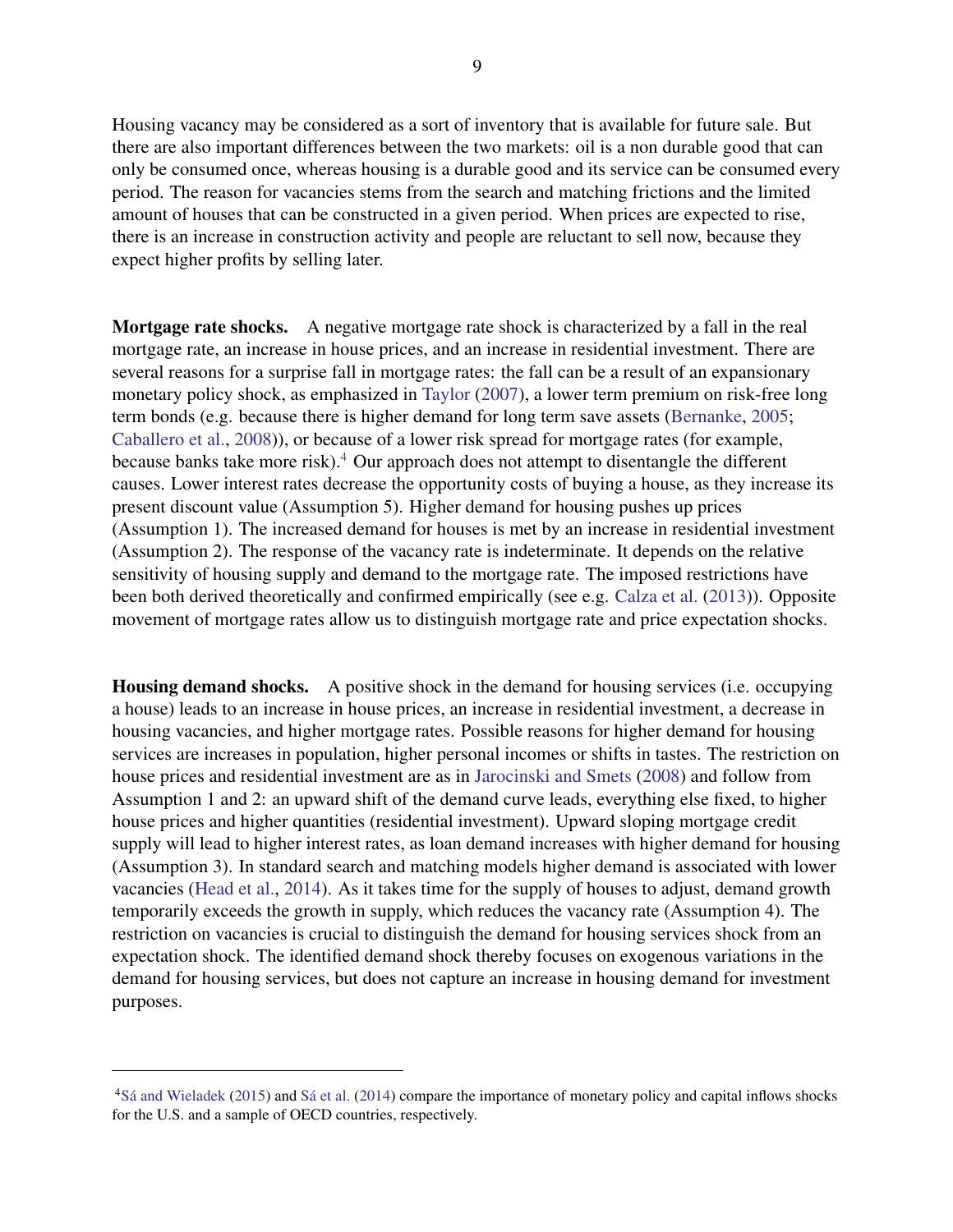<span id="page-11-1"></span>

|               | Shock to:      |                |               |                   |  |  |  |
|---------------|----------------|----------------|---------------|-------------------|--|--|--|
|               | Housing supply | Housing demand | Mortgage Rate | Price Expectation |  |  |  |
| House prices  | > 0            | > 0            | > U           | > 0               |  |  |  |
| Res. Inv.     | < 0            | > 0            | > 0           | > 0               |  |  |  |
| Mortgage rate |                | $\geq 0$       | < 0           | > 0               |  |  |  |
| Vacancy rate  | 7 O            | < 0            |               | > 0               |  |  |  |
| Loan-to-Value |                |                |               | < 0               |  |  |  |

Table 1. Baseline Shock Identification

Note: All structural shocks have been normalized to imply an increase in the real price of housing.

Housing supply shocks. A negative housing supply shock is associated with a rise in house prices, a fall in residential investment, and an increase in the vacancy rate. Supply shocks at the aggregate level may arise from cost increases in the construction sector and changes in the regulatory environment, which reduce the provision of land (e.g. zoning restrictions) or make it more costly to construct on existing land. The restrictions on house prices and residential investment are as in [Jarocinski and Smets](#page-31-12) [\(2008\)](#page-31-12) and follow from Assumption 1 and 2. An upward shift of the supply curve, everything else fixed, leads to higher prices and lower quantities. As there are now fewer houses for a given demand, the vacancy rate falls (Assumption 4).

#### C. Computational Implementation

<span id="page-11-0"></span>We sample the regression coefficients  $A_i$  and covariance matrix  $\Sigma$  from the posterior distribution, with an uninformative prior distribution.<sup>[5](#page-11-2)</sup> Given the parameter draws, we implement the identification based on sign restrictions. We can think of the one step ahead prediction error  $e_t$  as a linear combination of orthonormal structural shocks  $e_t = B \cdot v_t$ , with  $E(v_t^{\prime} v_t) = I$  where the matrix B describes the contemporaneous response of the endogenous variables to structural shocks,  $\Sigma = E(e_t e_t') = E(Bv_t v_t' B') = BB'$ . To sample candidate matrices B, we compute the Cholesky factorization V of the draws of the covariance matrix  $\Sigma$ . We then multiply V with a random orthonormal matrix  $Q(B = VQ)$ . Q is sampled as in [Rubio-Ramirez et al.](#page-32-14) [\(2010\)](#page-32-14).<sup>[6](#page-11-3)</sup> The  $Q$  matrices are orthonormal random matrices. Given the matrix  $Q$  and the impact matrix  $B$ , we compute candidate impulse responses. If the impulse response functions implied by B are consistent with the sign restrictions for all shocks, we keep the draw. We repeat the procedure until we accept 10000 models.<sup>[7](#page-11-4)</sup>

In contrast to exact identification schemes (e.g. zero restrictions), error bands for SVAR models based on sign restrictions reflect two types of uncertainty: parameter and identification

<span id="page-11-3"></span><sup>6</sup>We compute Q by drawing an independent standard normal matrix X and apply the QR decomposition  $X = QR$ .

<span id="page-11-4"></span> $7$ The number of rotations needed to obtain 10000 acceptances varies with the specification. In the baseline model about 2 percent of the rotations are accepted.

<span id="page-11-2"></span><sup>&</sup>lt;sup>5</sup>Σ is drawn from an Inverted-Wishart Distribution  $IW(\Sigma_{OLS}, T)$ , and coefficient matrices  $A_i$  from a Normal Distribution  $N(A_{OLS}^k, \Sigma_{OLS})$ , where T is the number of observations and subscript  $OLS$  stands for the OLS estimates.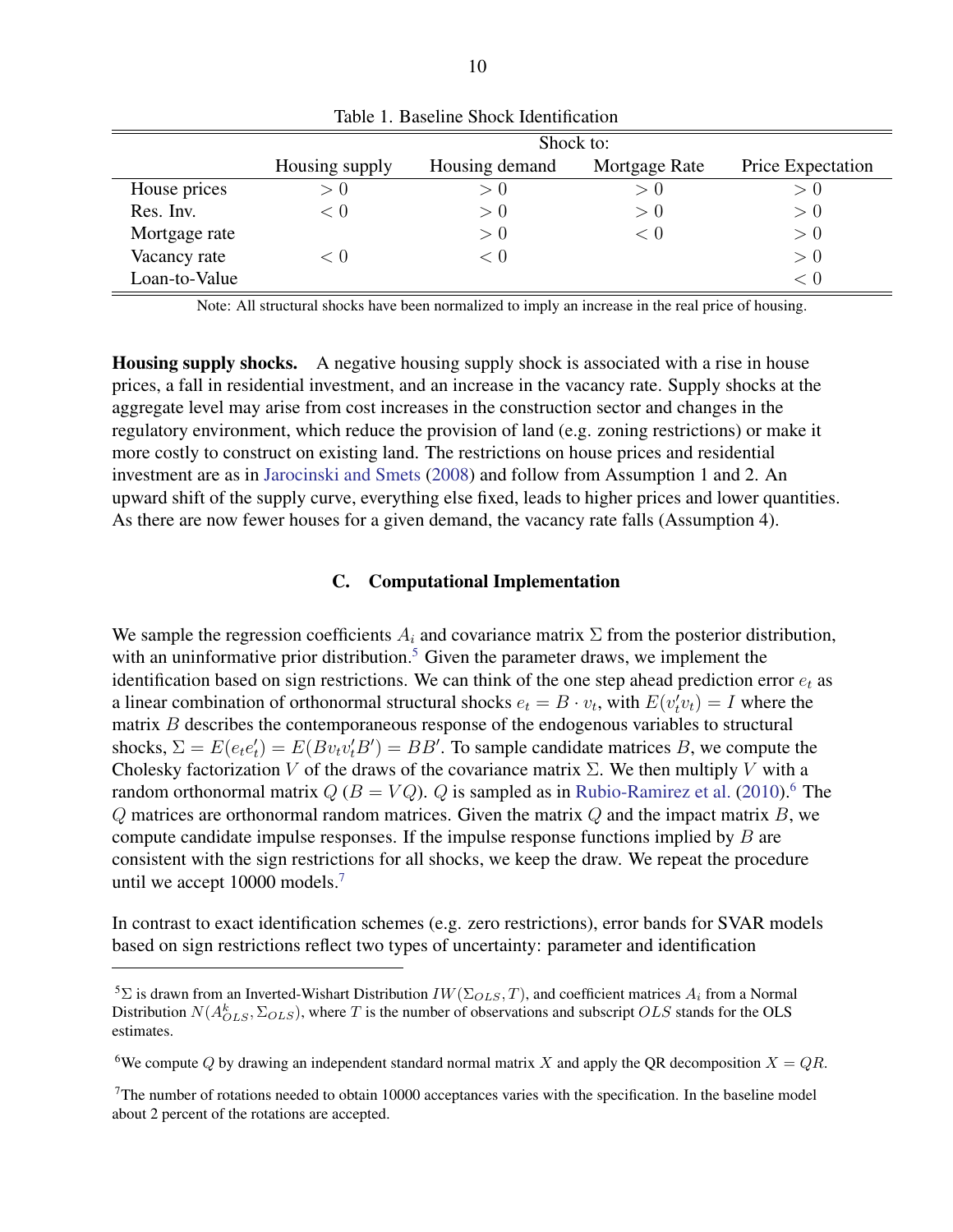uncertainty. Parameter uncertainty occurs both in models with exact restrictions and in models with sign restrictions: with a limited amount of data there is uncertainty about the true parameters of the model. Identification uncertainty is specific to models with sign restrictions. When applying sign restrictions there is a set of impulse response functions that satisfy the restriction for a given parameter draw. This bears the question which of the accepted impulse response functions should be reported.

In our main results, we report the pointwise mean of accepted impulse response functions for each variable. We proceed similarly for the historical decomposition and the variance forecast error decomposition and use the pointwise mean as our baseline measure. As error bands, we report the pointwise  $16^{th}$  and  $86^{th}$  percentile. As is standard in the literature, historical decompositions are constructed using point estimates, i.e. discarding parameter uncertainty. This facilitates the interpretation of results, as it ensures that the sum of the individual contributions add up to the total. In the robustness section, we also discuss alternatives to the pointwise mean measure, including the pointwise median and the single accepted impulse response function that is closest to the mean of all accepted impulse response functions.

#### III. RESULTS

<span id="page-12-0"></span>The following section starts with a discussion of the impulse response functions of the identified shocks. This discussion prepares the ground for the main interest of the study: the contribution of price expectation shocks to the recent boom and bust of house prices and their historical relevance for house price movements. The following section presents results from the forecast error variance decomposition. The next section compares model-based measures of house price expectations to survey-based measures. The last section differentiates between shocks driven by "realistic" and "unrealistic" price expectations.

#### A. Impulse Response Functions

<span id="page-12-1"></span>Figure [2](#page-14-0) depicts the response of the seven variables in the VAR to the four identified shocks. In each case the size of the shock is normalized to one standard deviation. The responses of real house prices, real residential investment, and real GDP are displayed in levels and calculated from the responses of the growth rates of house prices, real GDP and the residential investment to GDP ratio. For each impulse response function, we report the pointwise mean and the pointwise 68 percent error bands, reflecting parameter and identification uncertainty. A grey shaded area marks periods where sign restrictions have been imposed.

A positive price expectation shock leads to an initially positive response of real house prices, residential investment, the vacancy rate, and the mortgage rate. House prices rise in the first three years by about 1.5 percent and then start to decline slowly. The rent-to-price ratio declines initially. If we think of the house price as the present discount value of future rents and sale price (Assumption 5), this pattern is consistent with an increase of expected future rents or future house prices. Similar to house prices, the rent-to-price ratio starts to revert back after about three years.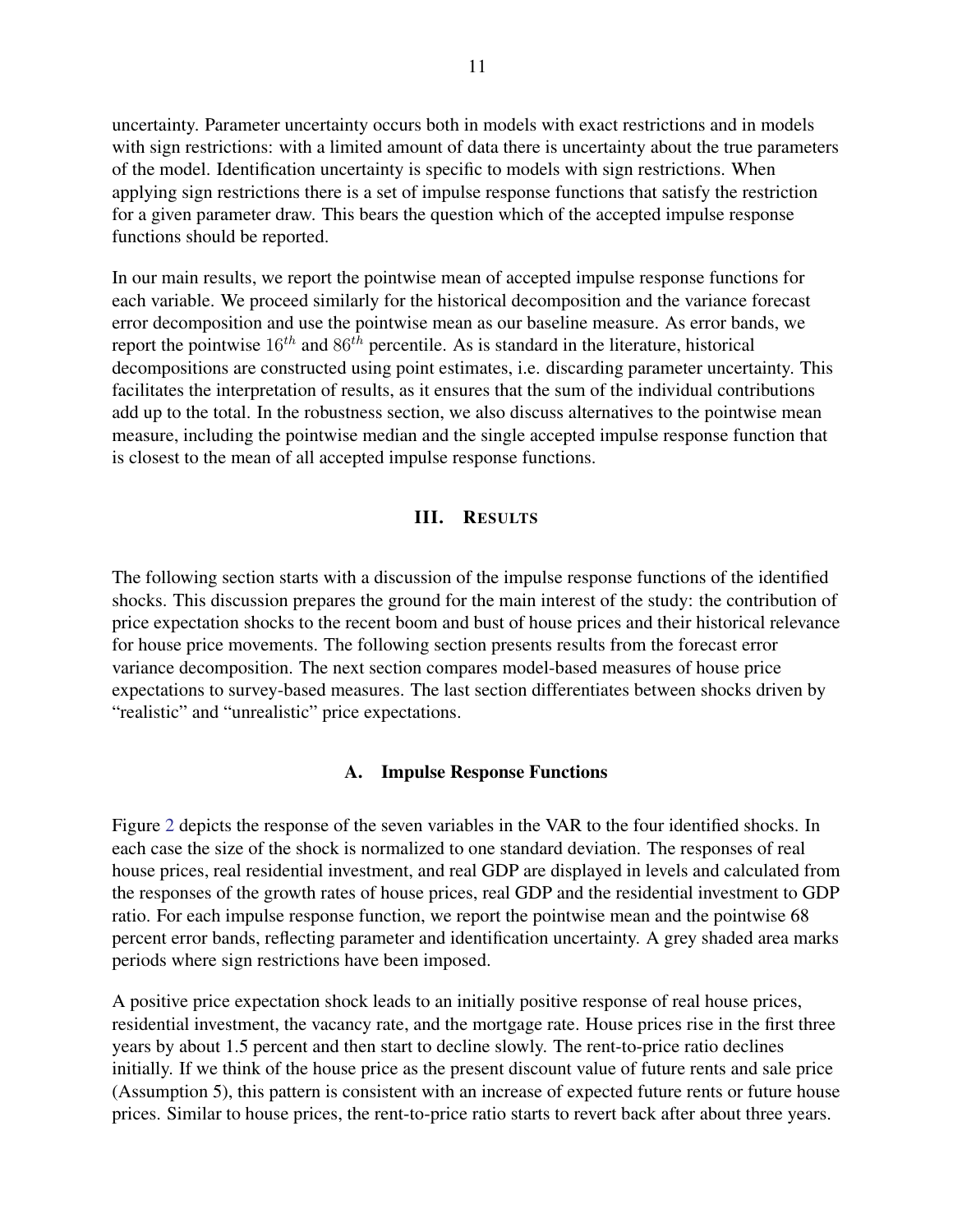Residential investment increases on impact by close to 1 percent and follows a hump-shaped pattern, peaking at about 2 percent. After 6 quarters investment starts to contract and persistently falls below its pre-shock path after about five years. Such a pattern is consistent with the hypothesis that overly optimistic expectations about future housing conditions are compensated in the medium run with persistently lower residential investment. The response of GDP follows a similar pattern. GDP rises in the initial quarters by up to 0.2 percent and starts to fall after around 2 years.[8](#page-13-0) The point estimate eventually turns negative, but, in contrast to the response path of residential investment, error bands include zero. The real mortgage rate increases by roughly 8 basis points in the first year due to higher mortgage demand. The real mortgage rate then starts to decline and eventually undershoots, consistent with persistently low residential investment and low demand for mortgages. At the same time, the vacancy rate is increasing for an extended period, reverting slowly only after about 6 years. This suggests that a persistent excess supply follows the expansion in construction, underpinning the need for residential investment to decline below its pre-shock path for a prolonged period.

The negative mortgage rate shock leads to qualitatively similar responses of house prices, residential investment, vacancies and output as the price expectation shock. Quantitatively, however, a mortgage rate shock is associated with substantially stronger responses of residential investment and output, whereas the house price increase is of about equal magnitude. The response of house prices is, however, less persistent, as prices start to fall after about two years. The response of both output and residential investment to mortgage rate shocks is two to three times larger than the response to the price expectation shock. As in the case of the price expectation shock, residential investment falls below zero over the medium term. The rent-to-price ratio initially falls, as we would expect from the present value relationship discussed under Assumption 5, if interest rates fall. The vacancy rate remains unchanged on impact, but starts to increase after about 1 year, consistent with spare capacity resulting from the rise in residential investment. The loan-to-value ratio increases significantly after about one year by 0.2 percentage points, implying a faster increase in loan volumes relative to housing prices in response to mortgage rate shocks.

Positive shocks to the demand for housing services are associated with an increase in residential investment, real housing prices, and output. Residential investment and output rise initially by about the same amount as in response to the price expectation shock, but the response is more persistent. House prices rise by less than in response to price expectation shocks, but the increase is again much more persistent. Different from the price expectation shock, the response of the rent-to-price ratio is weak: although it falls initially, the response turns quickly insignificant. Hence, house prices and rents grow by about the same amount. The difference between the response to price expectation and demand for housing services shocks is in line with the present discount value relationship discussed under Assumption 5. A shock to the demand for housing services affects current fundamentals in the housing market, driving up both prices and rents. The increase of house prices in response to the expectation shock is driven by expectations, with little effect on current rents. The mortgage rate rises by about 10 basis points in response to increased

<span id="page-13-0"></span><sup>&</sup>lt;sup>8</sup>[Igan and Loungani](#page-31-13) [\(2012\)](#page-31-13) using a standard VAR framework for individual countries, find that the average impact of a 1 percent increase in housing prices is a 0.2 percent increase in GDP growth.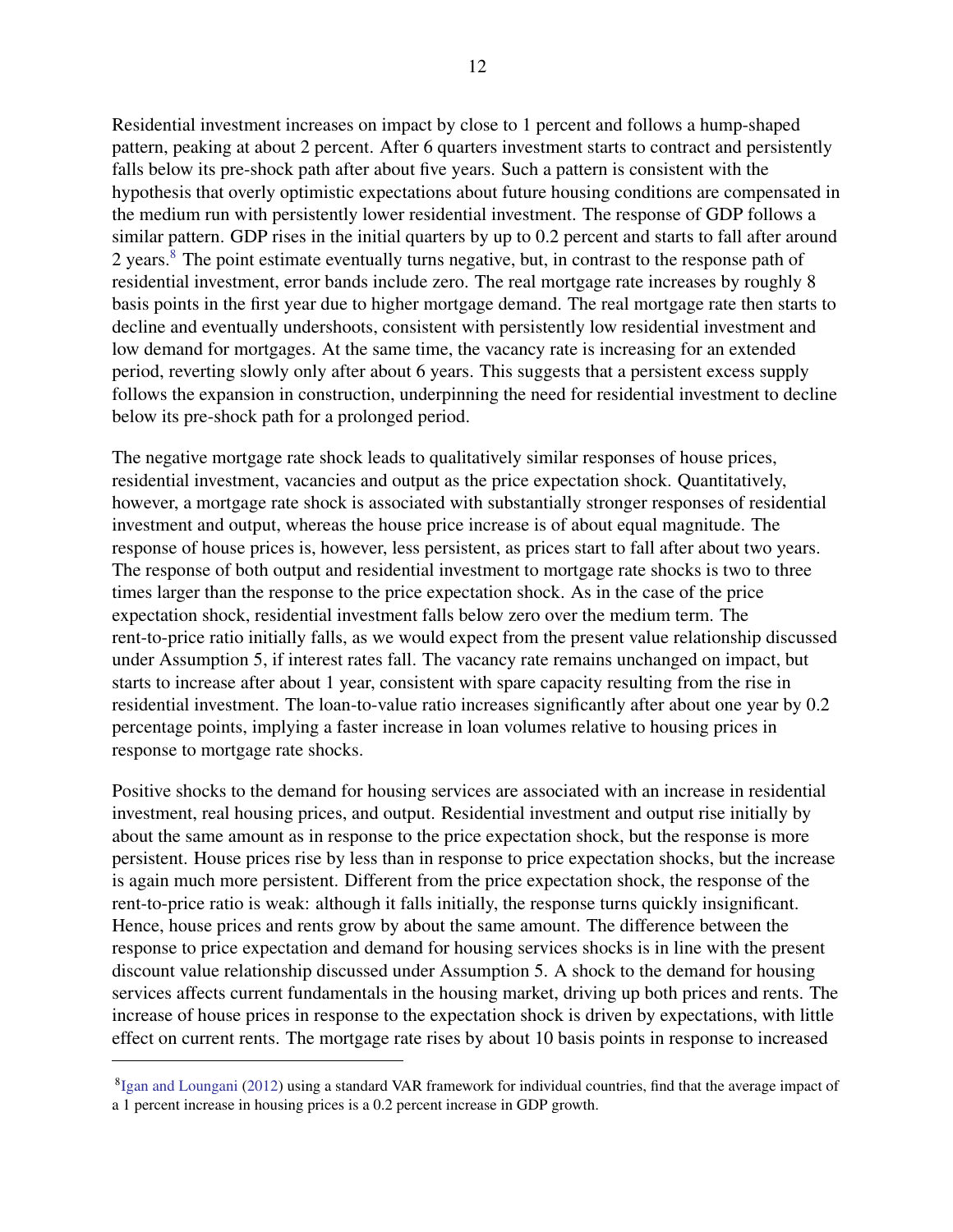<span id="page-14-0"></span>

Figure 2. Baseline Model: Impulse Response Functions

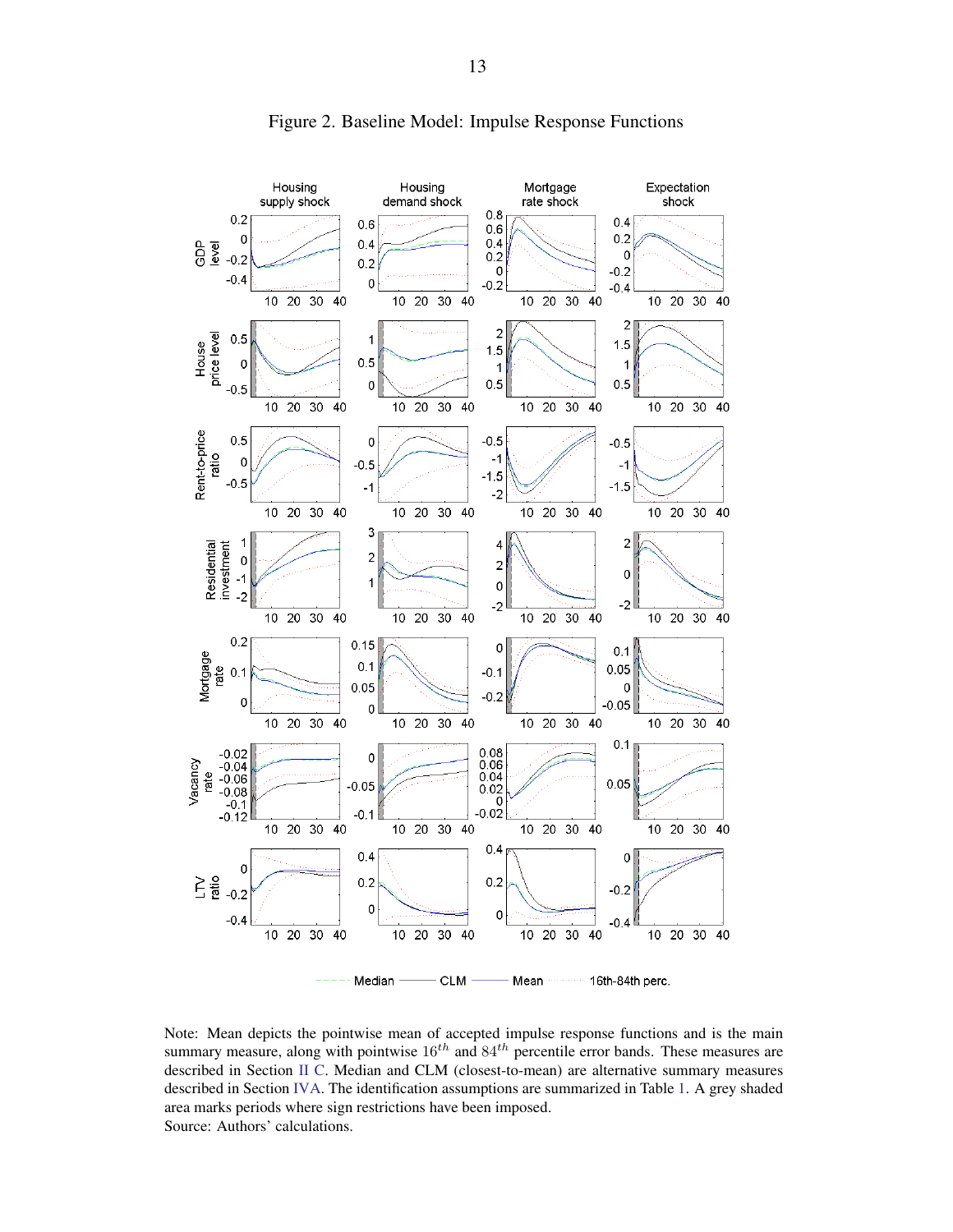housing activity and remains elevated for an extended period, in line with the persistent increase in residential investment. The vacancy rate drops initially, but returns within less than 3 years back to its pre-shock path, suggesting that increased residential investment closes the gap between the demand for housing services and the supply of houses.

Negative supply shocks are associated with an increase in house prices and a contraction of residential investment and output. The initial contractions in residential investment and output are of about the same order of magnitude as the expansions in response to housing demand or price expectation shocks. Residential investment and output revert, however, faster back to their respective pre-shock paths. The increase in house prices is reversed after two years. As in the case of the demand shock for housing services, the response of the rent-to-price ratio is insignificant at most horizons, as we would expect from Assumption 5 if the shock mainly affects current fundamentals.

## <span id="page-15-0"></span>B. Contribution of Price Expectation Shocks to the Housing Boom and Bust

The present section explores how the four identified shocks contributed historically to housing dynamics at specific points in time. Figure [3](#page-16-0) displays the historical decomposition of real house prices. The solid line is the log real house price (normalized to zero at the starting point of the boom period in 1996Q4) in deviation from its deterministic path, i.e. the path house prices would have taken if no shock occurred since the starting point of the sample.<sup>[9](#page-15-1)</sup> The colored bars indicate the contribution of the four shocks to the observed path. Finally, there is an unexplained residual that occurs because only four out of the seven shocks have been identified.

The four identified shocks explain a substantial share of the house price increase in the run up to the crisis (see also Table [2\)](#page-17-1). About 70 percent of the increase between 1996Q4 and 2006Q1 is explained by the four identified shocks in the baseline model. The largest contribution comes from price expectation shocks, explaining 30 percent of the increase. The second most important contribution comes from mortgage rate shocks accounting for about 25 percent of the rise.<sup>[10](#page-15-2)</sup> The price path generated by these two shocks increases monotonically over the boom period. The contribution from the mortgage rate shock gains in importance after the 2001 recession, when monetary policy is widely perceived as accommodating. Demand and, in particular, supply shocks account only for a small fraction of the boom. Finally, as our model is only partially identified, there is a sizable unexplained residual of about 30 percent.<sup>[11](#page-15-3)</sup> In a model that accounts

<span id="page-15-1"></span><sup>9</sup>Table [2](#page-17-1) reports additionally the contribution of the deterministic component, i.e. the path the house prices would have taken if no shocks had occurred after 1996Q4. It is influenced by the initial conditions and the estimated long term growth rate of real house prices.

<span id="page-15-2"></span> $10$ As discussed in the identification section, mortgage rate shocks capture, in addition to monetary policy shocks also shocks to risk free long term rates as well as shocks to mortgage risk premia.

<span id="page-15-3"></span> $11$ The deterministic component explains a negligibly small part.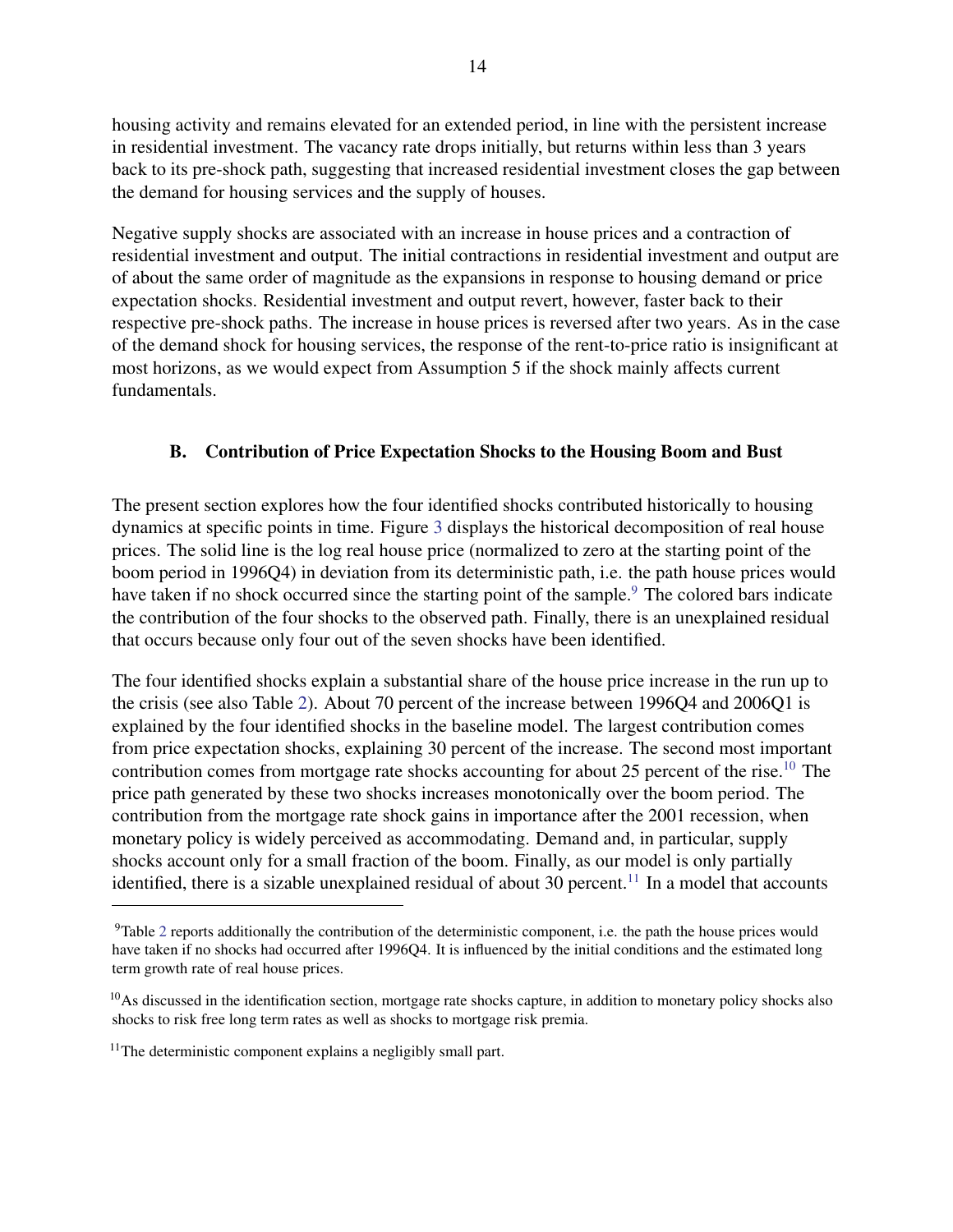only for the three traditional shocks (housing supply, housing demand, and mortgage rate)<sup>[12](#page-16-1)</sup> the contribution of the residual would nearly double to about 50 percent. Overall, our results therefore suggest that price expectation shocks have been an important factor behind the boom, but that attributing the entire residual that cannot be explained by conventional shocks to expectations would strongly overestimate their contribution.

<span id="page-16-0"></span>



Note: The solid line is the log real house price (normalized to zero at the starting point of the boom period in 1996Q4) in deviation from its deterministic path, i.e. the path house prices would have taken if no shock occurred since the starting point. The bars indicate the contribution of the four shocks and the unexplained residual to the observed path. The identification assumptions are summarized in Table [1.](#page-11-1) Source: Authors' calculations.

Turning now to the decline in real house prices that started in 2006Q2 and ended in 2012Q1, the historical decomposition reveals that the decline was again mainly driven by mortgage rate and price expectation shocks. Taken together, they explain more than 50 percent of the path (see Table [2\)](#page-17-1). The contribution of the mortgage rate shock (about 30 percent) is larger than the contribution

<span id="page-16-1"></span> $12$ Hence, the identification follows closely [Jarocinski and Smets](#page-31-12) [\(2008\)](#page-31-12) and would be identical to the one described in Table [\(1\)](#page-11-1) without any constraints on the vacancy rate and no identification of the price expectation shock.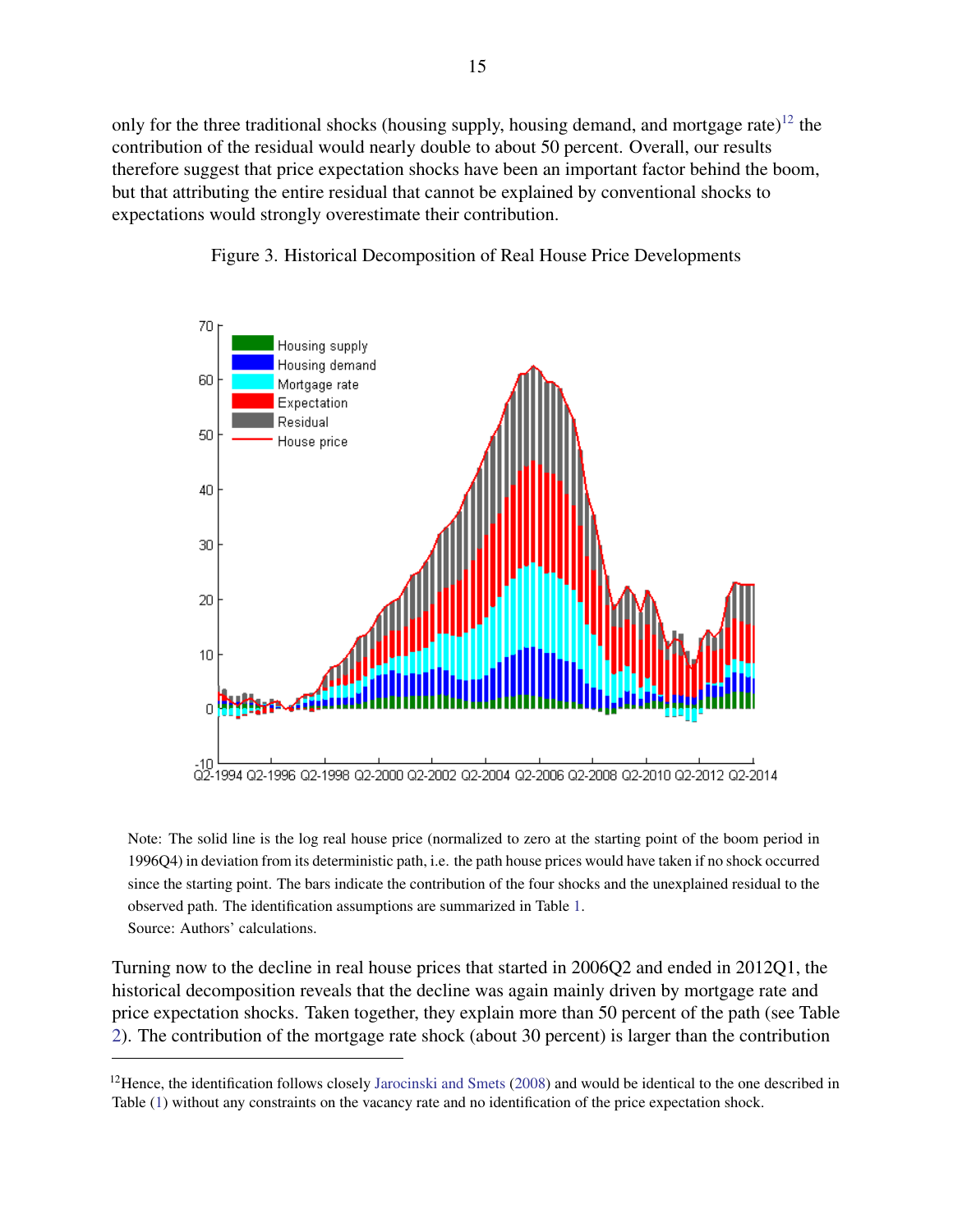of the price expectation shock (about 20 percent). At first sight this might appear counter intuitive, given the decline in policy rates. Two main factors explain the negative contribution from mortgage rate shocks: First, the mortgage rate fell less than predicted by the VAR given the other variables' developments. Thus, a positive mortgage rate shock materialized in the period directly after the housing price peak. Second, mortgage rate shocks that occurred before the housing peak start to contribute negatively after the housing peak. This is a result of the hump-shaped response of house prices to mortgage rate shocks. As mortgage rate shocks have a less persistent impact on prices than price expectation shocks, the pace of the declining support to housing prices is faster. The role of demand shocks during the bust is about equal to their role during the boom, with a contribution that amounts to roughly 15 percent. As shocks to the demand for housing services have persistent effects on house prices, the decline can mainly be attributed to new negative shocks, consistent with a decline of income during the recession. The contribution of supply shocks remains minor.

<span id="page-17-1"></span>

| Table 2. Contribution of Shocks to Price Boom and Bust |         |         |                                        |             |       |          |          |
|--------------------------------------------------------|---------|---------|----------------------------------------|-------------|-------|----------|----------|
| Shock to:                                              |         |         |                                        |             |       |          |          |
|                                                        | Housing | Housing | Mortgage                               | Expectation |       | Deter-   | Residual |
| Model:                                                 | Supply  | Demand  | Rate                                   | Unreal.     | Real. | ministic |          |
|                                                        |         |         |                                        |             |       |          |          |
|                                                        |         |         | Contribution to Boom (1996Q4 - 2006Q1) |             |       |          |          |
| <b>Baseline</b>                                        | 4.0     | 14.4    | 24.7                                   | 30.1        |       | $-0.9$   | 27.6     |
| Baseline excl. Expectation                             | 7.4     | 21.7    | 23.1                                   |             |       | $-0.9$   | 48.8     |
| Unrealistic and realistic                              | 4.9     | 14.4    | 23.4                                   | 31.0        | 8.6   | $-0.9$   | 18.7     |
|                                                        |         |         | Contribution to Bust (2006Q2 - 2012Q1) |             |       |          |          |
| <b>Baseline</b>                                        | 2.9     | 13.9    | 31.9                                   | 22.8        |       | $-0.9$   | 29.4     |
| Baseline excl. Expectation                             | 6.5     | 22.1    | 27.2                                   |             |       | $-0.9$   | 45.2     |
| Unrealistic and realistic                              | 4.2     | 12.4    | 31.1                                   | 30.5        | 3.1   | $-0.9$   | 19.6     |

Note: The Table displays the share of the change in house prices explained by the respective shock. The baseline identification assumptions are summarized in Table [1.](#page-11-1) In rows entitled "Unrealistic and realistic" the first number in the column "Expectation" denotes the contribution of the unrealistic shock and the second number the contribution of the realistic shock (see Section [III](#page-12-0)[E\)](#page-20-0).

<span id="page-17-0"></span>Source: Authors' calculations.

#### C. Forecast Error Variance Decomposition

While the previous section has looked at the importance of the different shocks during boom and bust periods, the present section analyzes their importance over the entire sample, using a forecast error variance decomposition (see Table [3\)](#page-18-1). The mortgage rate and price expectation shocks are again the most important drivers of the variation in housing prices. However, in comparison to the contribution during the boom, their order of importance is reversed. Price expectation shocks account for about 20 percent and mortgage rate shocks for 28 percent of house price variation at the ten year horizon. Hence, the contribution of the mortgage rate shock is slightly higher than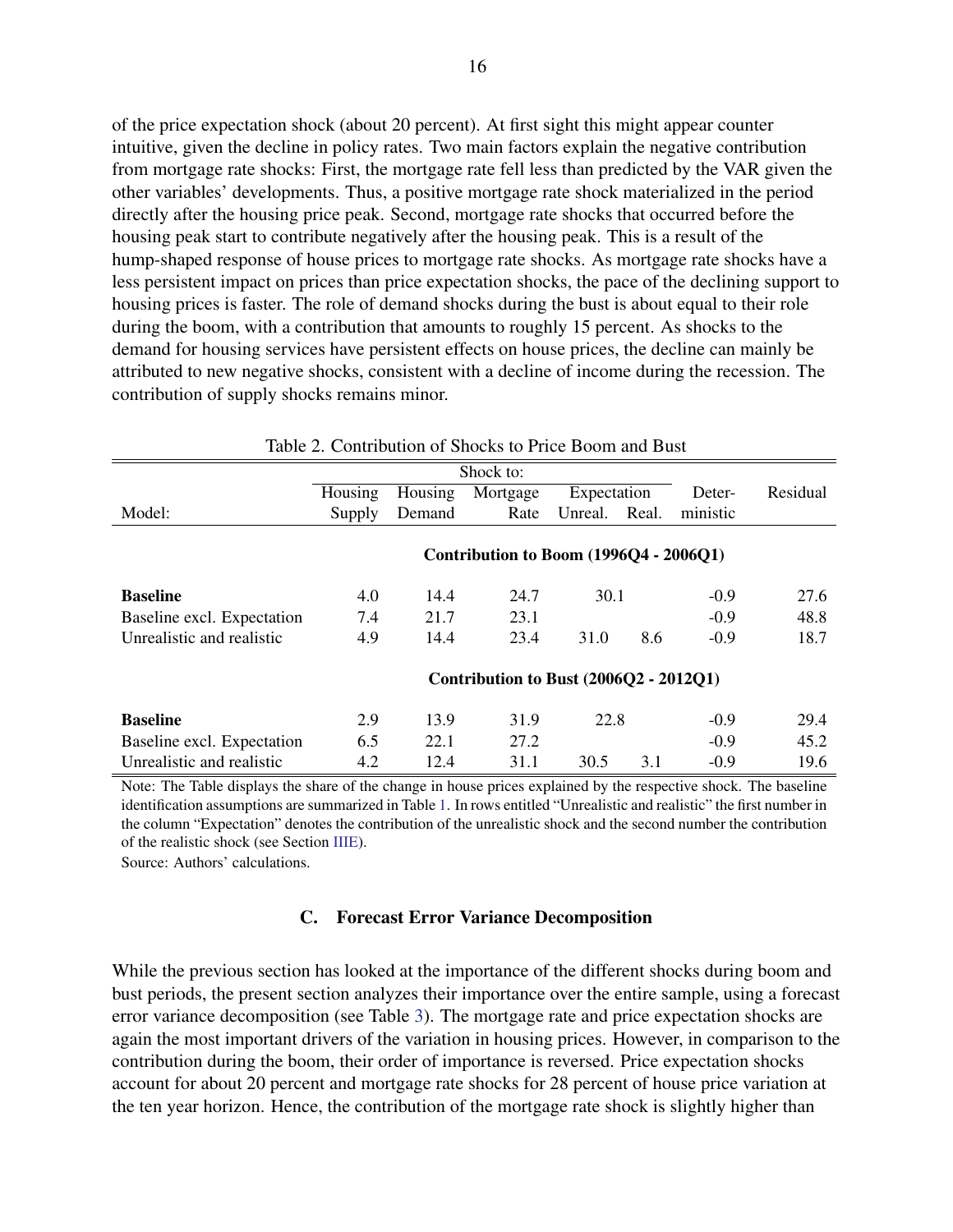<span id="page-18-1"></span>

| Table 3. Variance Decomposition |                           |                         |                        |                      |          |  |  |  |  |
|---------------------------------|---------------------------|-------------------------|------------------------|----------------------|----------|--|--|--|--|
| Quarter<br>ahead                | Housing<br>supply shock   | Housing<br>demand shock | Mortgage<br>rate shock | Expectation<br>shock | Residual |  |  |  |  |
|                                 | <b>Real Housing Price</b> |                         |                        |                      |          |  |  |  |  |
|                                 |                           | Iб                      |                        | 18                   | 31       |  |  |  |  |
|                                 |                           | 14                      | 28                     |                      | 30       |  |  |  |  |
| 16                              |                           | 14                      | 28                     | 20                   | 30       |  |  |  |  |
| 40                              |                           | 14                      | 28                     |                      | 30       |  |  |  |  |

during the boom period. The contribution of the price expectation shock is still substantial, but the large contribution during the recent boom period is historically exceptional.

Note: The Table displays the share of the forecast error variance explained by the respective shocks at various forecast horizons. Shocks are identified as summarized in Table [1.](#page-11-1)

Source: Authors' calculations.

The supply shocks account for less than 10 percent and the demand shocks for about 15 percent of the variation in house prices, broadly in line with the contribution during the boom period. About 30 percent of the variation in the house price remains unexplained by the four shocks, which is of roughly similar magnitude as the residual's contribution during the boom period.

## <span id="page-18-0"></span>D. Comparison of Price Expectation Shocks with Surveys about Price Expectations

The present section compares a price expectation measure derived from our empirical model with a survey-based measure of house price expectations. This allows us to check whether the identified expectation shocks correlate with independent measures for house price expectations. A strong positive correlation between the model-based measure and the survey-based measure would support our identification scheme.

As a model-based expectation measure, we compute the four-year rolling average of price expectation shocks, based on the mean of the set of identified shocks at each point in time. The corresponding survey measure is the four-year rolling average of the change in the share of respondents in the Michigan Survey of Consumers reporting that it is a good moment to buy a house, because prices are favorable.<sup>[13](#page-18-2)</sup> We use a rolling average window to remove volatile short-term movements.

Figure [4](#page-19-0) shows a close co-movement of the survey-based and the model-based expectation measure. Furthermore, the model-based measure leads the survey-based measure. Table [4](#page-20-1) confirms this pattern: the model-based expectation measure is strongly and positively correlated with leads of the survey measure. The positive correlation is statistically significant. A potential explanation for the leading property of the model-based expectation measure is that it reflects

<span id="page-18-2"></span> $<sup>13</sup>$ Respondents include both, those saying that it is a good moment to buy because prices will rise and those who</sup> believe it is a good moment to buy because prices are low, thus implicitly judging prices to be higher in the future.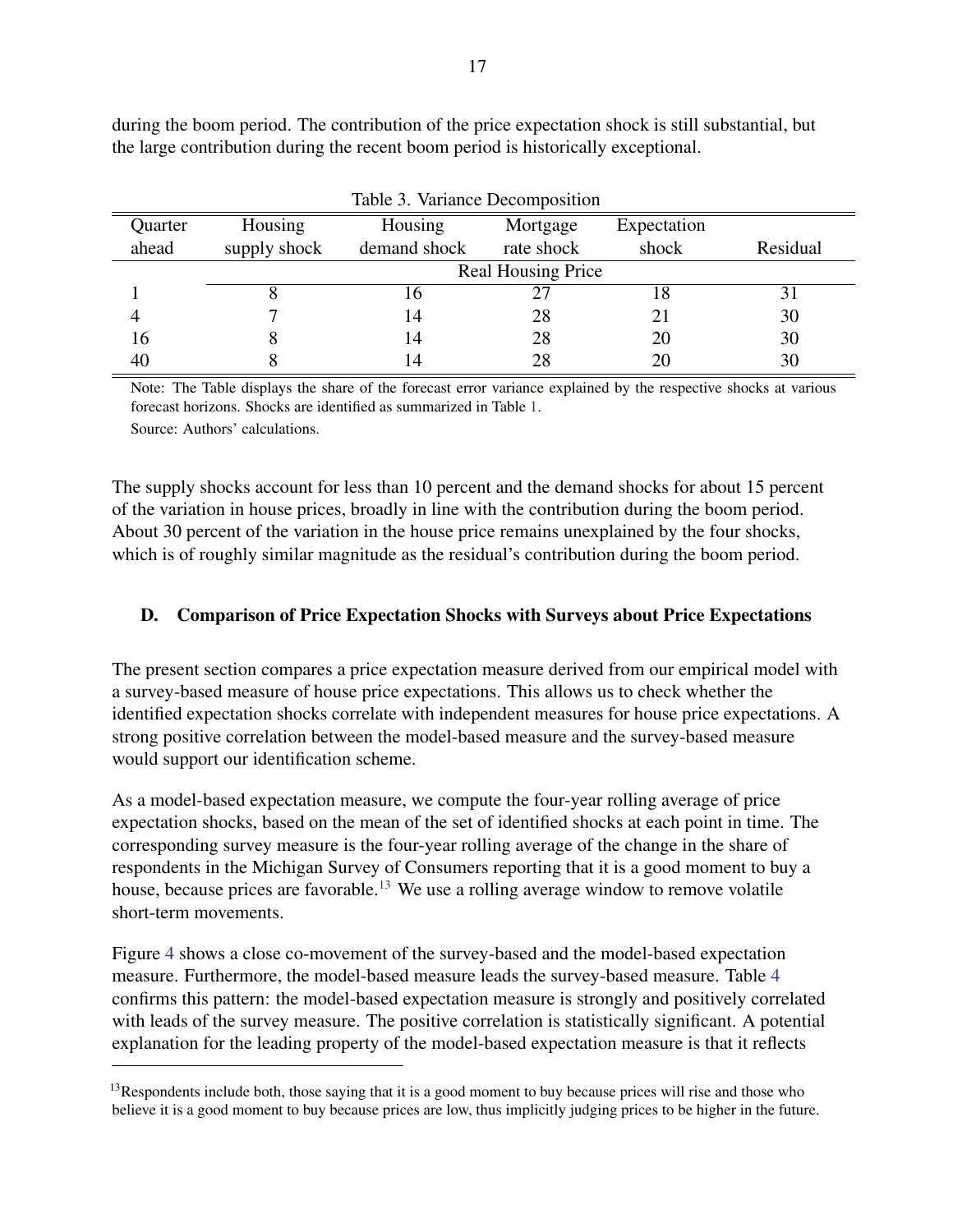<span id="page-19-0"></span>

Figure 4. Survey-based Expectations versus Model-based Expectations

Note: The model-based expectation measure is the four-year rolling average of price expectation shocks, based on the mean of the set of identified shocks at each point in time. The survey measure is the four-year rolling average of the change in the share of respondents in the Michigan Survey of Consumers reporting that it is a good moment to buy a house because prices are favorable. Vertical lines mark peaks in the housing price. Sources: Michigan Survey of Consumers and authors' calculations.

transactions among buyers and sellers in the housing market. Survey respondents may not be as well informed about the housing market. The survey is conducted with a general panel of consumers, of which not all are involved in the decision to buy a house. The model-based measure also seems to lead the house price cycle slightly, typically starting to decline before house prices peak. The survey-based measure, by contrast, starts to decline after the house price peak.<sup>[14](#page-19-1)</sup>

For comparison purposes, we construct equivalent model-based measures of the other three shocks (Table [4\)](#page-20-1).<sup>[15](#page-19-2)</sup> It turns out that the model based expectation measure based on price expectation shocks has the strongest correlation with the survey-based measure. The correlation for demand and supply shock based measures is weak and mostly not statistically significant. For mortgage rate shocks, the correlation is stronger, but not as strong as for price expectation shocks.

<span id="page-19-1"></span> $<sup>14</sup>$ An exception is the peak in the late seventies. The marked real house price peak occurs because of high inflation,</sup> while nominal house prices do not reach a peak.

<span id="page-19-2"></span><sup>&</sup>lt;sup>15</sup>The corresponding figures are in an appendix.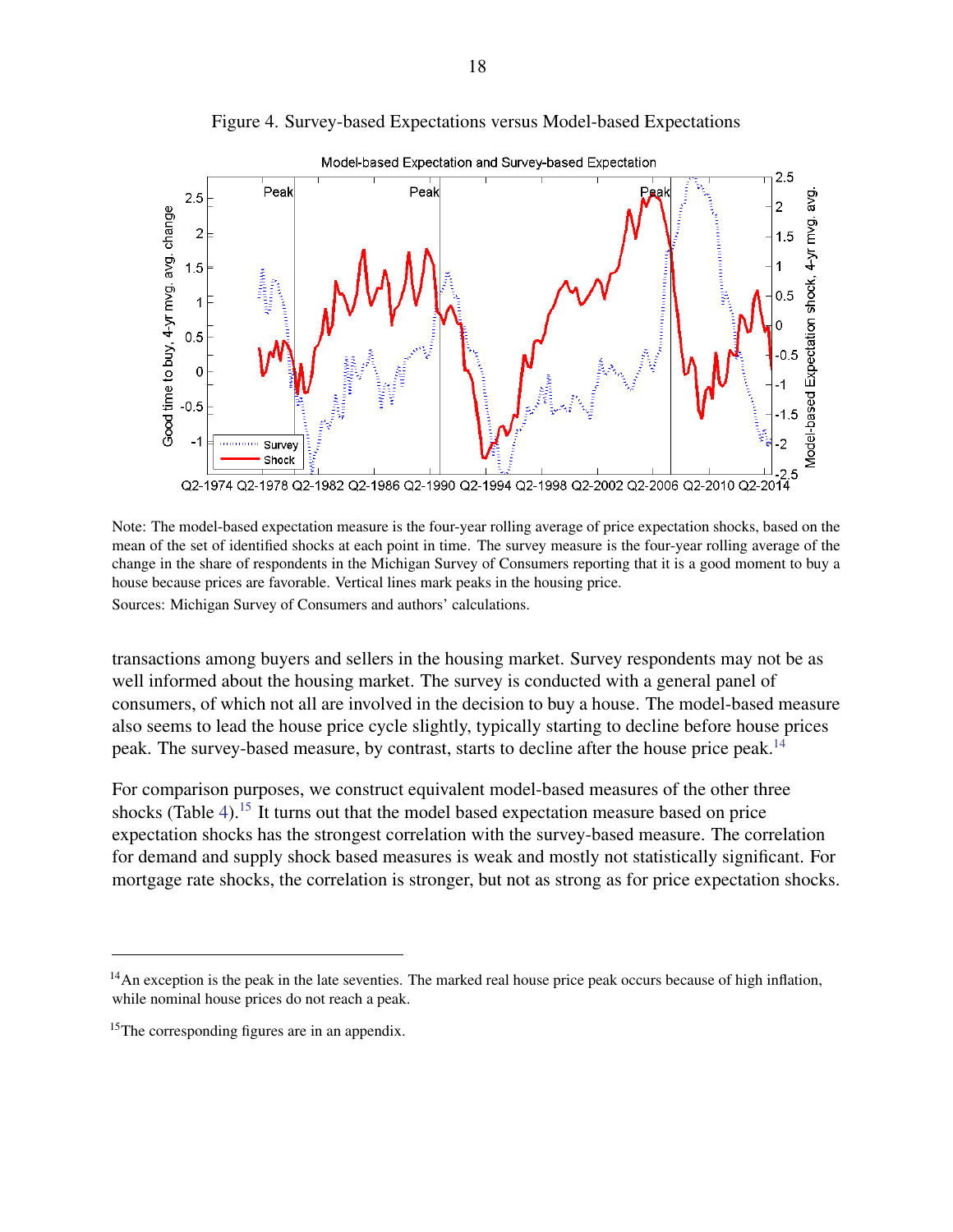|                |          | Number of years ahead (i) |         |        |         |  |  |  |
|----------------|----------|---------------------------|---------|--------|---------|--|--|--|
| Shock:         | $\theta$ |                           |         | 3      | 4       |  |  |  |
| Expectation    | $-0.03$  | 0.28                      | 0.54    | 0.68   | 0.70    |  |  |  |
|                | (0.70)   | (0.00)                    | (0.00)  | (0.00) | (0.00)  |  |  |  |
| Housing supply | $-0.32$  | $-0.19$                   | $-0.01$ | 0.14   | 0.29    |  |  |  |
|                | (0.00)   | (0.03)                    | (0.92)  | (0.12) | (0.00)  |  |  |  |
| Housing demand | $-0.31$  | $-0.06$                   | 0.07    | 0.03   | $-0.02$ |  |  |  |
|                | (0.00)   | (0.49)                    | (0.41)  | (0.76) | (0.84)  |  |  |  |
| Mortgage rate  | $-0.16$  | 0.08                      | 0.34    | 0.49   | 0.57    |  |  |  |
|                | (0.08)   | (0.34)                    | 0.00    | (0.00) | (0.00)  |  |  |  |

<span id="page-20-1"></span>Table 4. Correlation of Model-based Expectation Measure (t) with Survey-based Measure (t+i)

Note: The model-based measures are the four-year rolling average of the relevant shock, based on the mean of the set of identified shocks at each point in time. The survey measure is the four-year rolling average of the change in the share of respondents in the Michigan Survey of Consumers reporting that it is a good moment to buy a house because prices are favorable. P-values are in parentheses.

Sources: Michigan Survey of Consumers and authors' calculations.

#### E. Realistic versus Unrealistic Price Expectation Shocks

<span id="page-20-0"></span>In housing, similar to other asset markets, anticipations of the future play a major role. Rather than being a source of disruption, the anticipation of future events can be supportive of the well-functioning of the housing market. The baseline identification strategy for the impulse response functions leaves open why expectations shifts occur and allows the price expectation shock to encompass perfectly "realistic" expectations and "unrealistic" expectations. This section attempts to disentangle price expectation shocks into expectation shocks based on realistic views about future fundamentals and expectation shocks based on unrealistic views.

To further distinguish between realistic and unrealistic price expectation shocks, we introduce an additional constraint on the net present discount value of housing. The basic idea is that if a house purchase is based on unrealistic expectations, it cannot be profitable as a long term investment. Hence, the corresponding ex-post net present discount value of the investment must be negative. We start from the present discount value relationship, where the net present discount value of a house purchase at time 0 with investment horizon  $T (NPV_{0,T})$  is a function of the purchase price  $P_0$ , future rental (or rent-equivalent) incomes  $R_t$ , future resale price  $P_T$  and discount rates  $1 + i_t$ .

$$
NPV_{0,T} = -P_0 + R_0 + \sum_{t=1}^{T-1} \frac{R_t}{\prod_{s=1}^t (1+i_s)} + \frac{P_T}{\prod_{s=1}^T (1+i_s)}
$$

Following [Campbell and Shiller](#page-30-10) [\(1988\)](#page-30-10), the percent change in the net present value  $n\hat{p}v$  as a result of the shock can be log-linearly approximated as:

$$
n\hat{p}v_{0,T} = -\hat{P}_0 + \sum_{t=0}^{T-1} \rho^t (1-\rho)\hat{R}_t + \rho^T \hat{P}_T - \sum_{t=0}^{T-1} \rho^t \hat{i}_t,
$$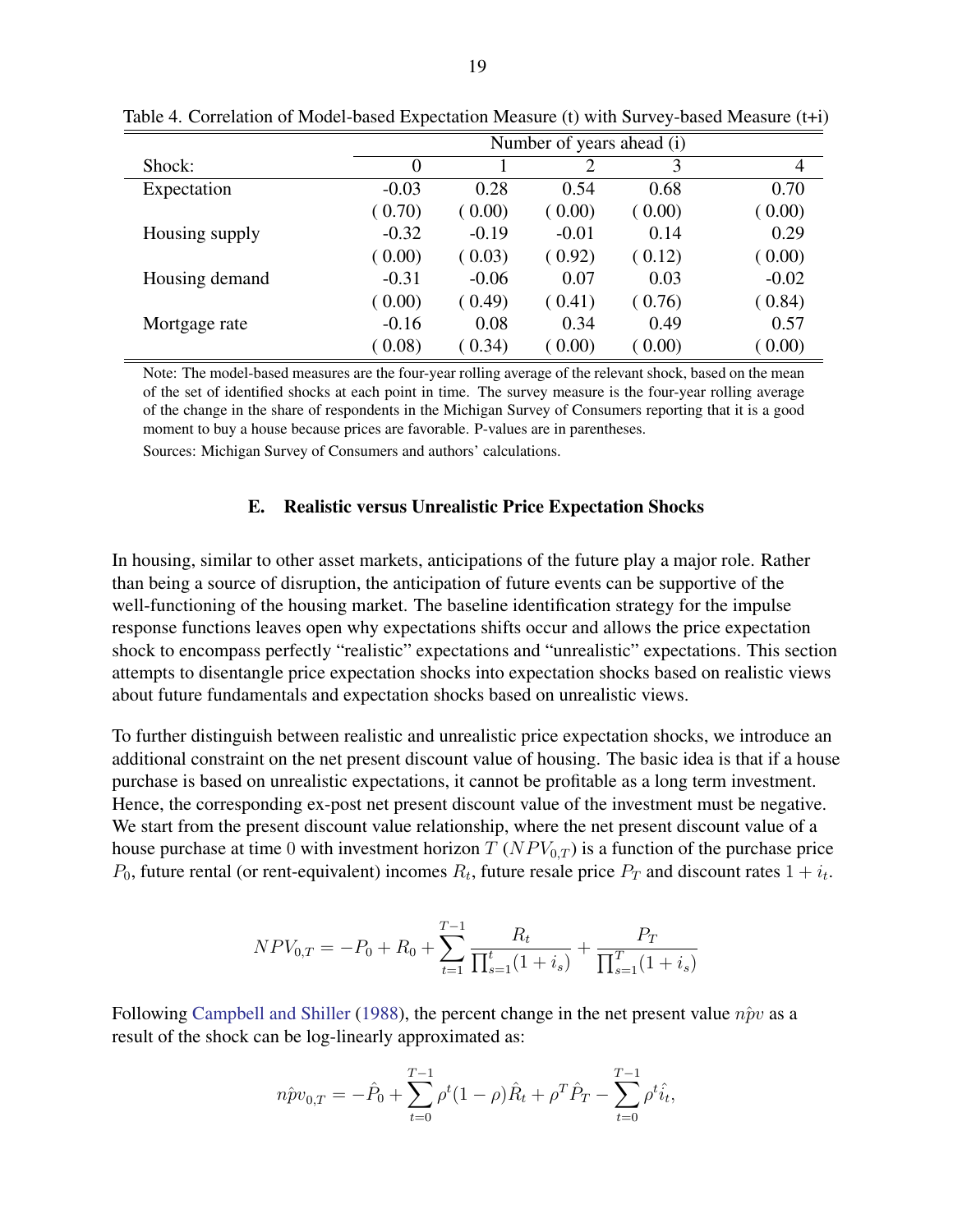where a hat denotes the log deviation from the pre-shock path, T is the investment horizon, and  $\rho$ is the average ratio of the house price to the sum of house price and rent.<sup>[16](#page-21-1)</sup> The expression includes no expectation operator. It is an ex-post relationship, based on the realized values of the fundamentals.

According to our definition, unrealistic price expectation shocks carry an ex post negative net present discount value in the long-term. This occurs if future realized rents and house prices are relatively low, and mortgage rates are relatively high. Identified expectation shocks with positive net present discount value are classified as realistic, because the investor has made long term profits. To reflect the long term, we choose an investment horizon of  $T \in (40, \infty)$ ,<sup>[17](#page-21-2)</sup> which implies that  $npv$  must turn negative (latest) after forty quarters in the case of an unrealistic expectation shock.

<span id="page-21-0"></span>



Note: Lines depict the pointwise mean of the net present value as of time zero for an expanding investment horizon T. Values are based on accepted impulse response functions for rents and mortgage rates over time 0 to T and the housing price as of T for the realistic (dotted blue line) and the unrealistic (solid red line) expectation shocks. Shaded areas describe the pointwise  $16^{th}$  and  $84^{th}$  percentile error bands of the respective shocks. The identification assumptions are summarized in the main text of Section [III](#page-12-0)[E.](#page-20-0) Source: Authors' calculations.

<span id="page-21-1"></span><sup>&</sup>lt;sup>16</sup>We fix  $\rho = 0.98$  based on the median quarterly rent-to-price ratio in the U.S. in 1996, which is close to 1.3% (see [Campbell et al.,](#page-30-11) [2009\)](#page-30-11).

<span id="page-21-2"></span> $17$ In practice, we constrain the relationship to hold for all quarters from 40 quarters to 200 quarters after the shock, when the respective *npv*'s have effectively converged to the long term level.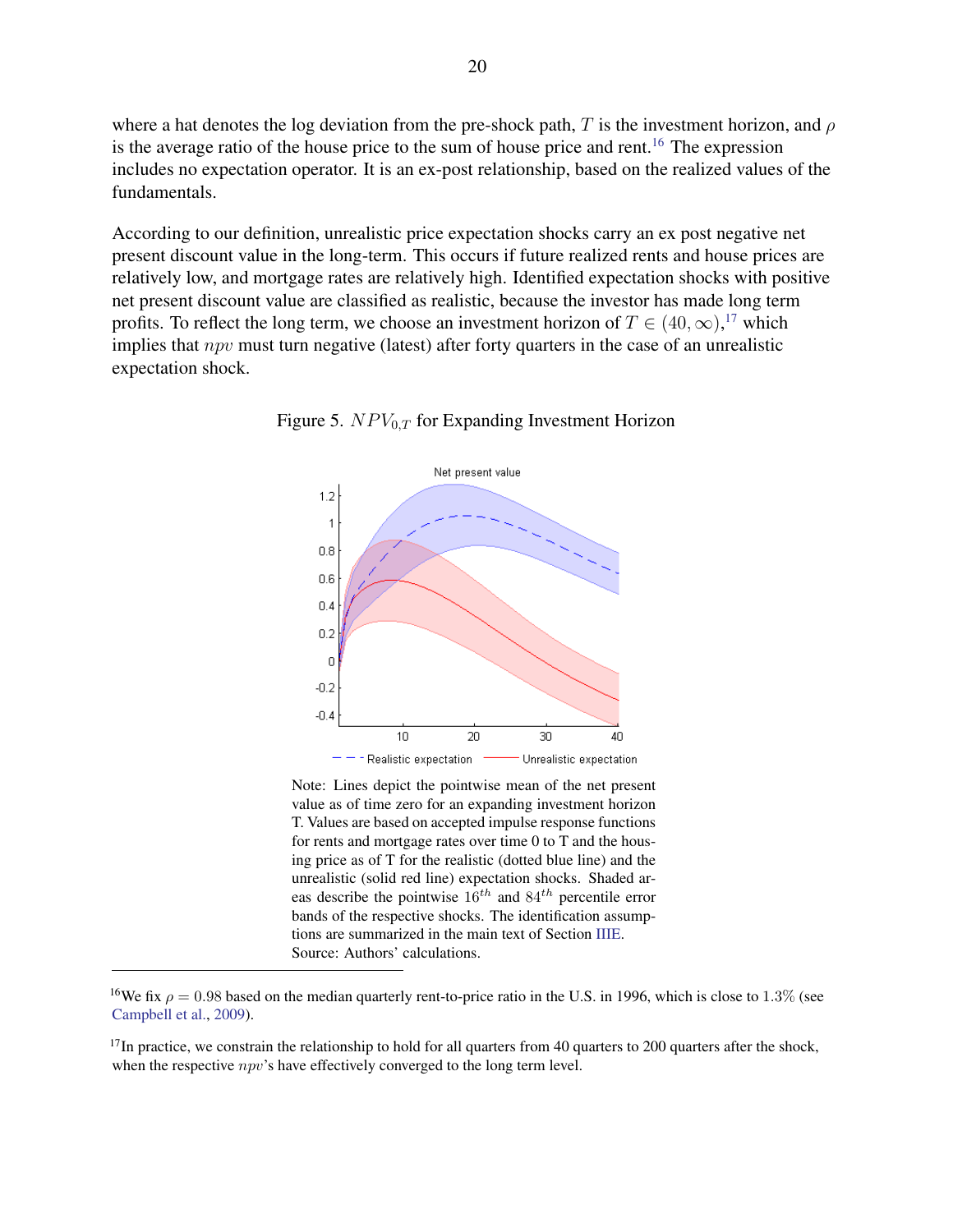Figure [5](#page-21-0) depicts the net present discount value of an investment made at time 0 (when the shock hits) over an expanding investment horizon.<sup>[18](#page-22-1)</sup> Initially, the NPV of both realistic and unrealistic shocks are positive. As time passes and the investment horizon extends, more information arrives and it becomes evident that the long-term return turns out to be negative in the unrealistic case. On average this occurs after about seven years.



<span id="page-22-0"></span>Figure 6. Realistic and Unrealistic Price Expectation Shocks: Impulse Response Functions

Note: Lines depict the pointwise mean of accepted impulse response functions for the realistic (dotted blue line) and the unrealistic (solid red line) expectation shocks. The blue and red shaded areas describe the pointwise  $16^{th}$  and  $84^{th}$ percentile error bands of realistic and unrealistic expectation shocks, respectively. The identification assumptions are summarized in the main text of Section [III](#page-12-0)[E.](#page-20-0) Source: Authors' calculations.

Figure [6](#page-22-0) compares the impulse response functions of an unrealistic and a realistic price expectation shock. In the first two years, the house price increases are of similar magnitude for both shocks. However, in subsequent years, house prices fall in response to an unrealistic expectation shock, whereas they increase persistently in response to a realistic expectation shock. Similarly, the initial increase in residential investment is comparable across the two shocks, but the subsequent fall in residential investment is more pronounced in response to the unrealistic expectation shock. The vacancy rate responds more strongly to the unrealistic shock over the

<span id="page-22-1"></span><sup>&</sup>lt;sup>18</sup>Thus, the x-axis for NPV refers to the expanding investment horizon  $k=T$ . For example, in the first period the ex post NPV is based on rental income R earned in that period plus the discounted house price P/(1+i). In period k=2, the NPV is based on discounted rental income in period 1 and 2 and the discounted house price in Period 2 and so on.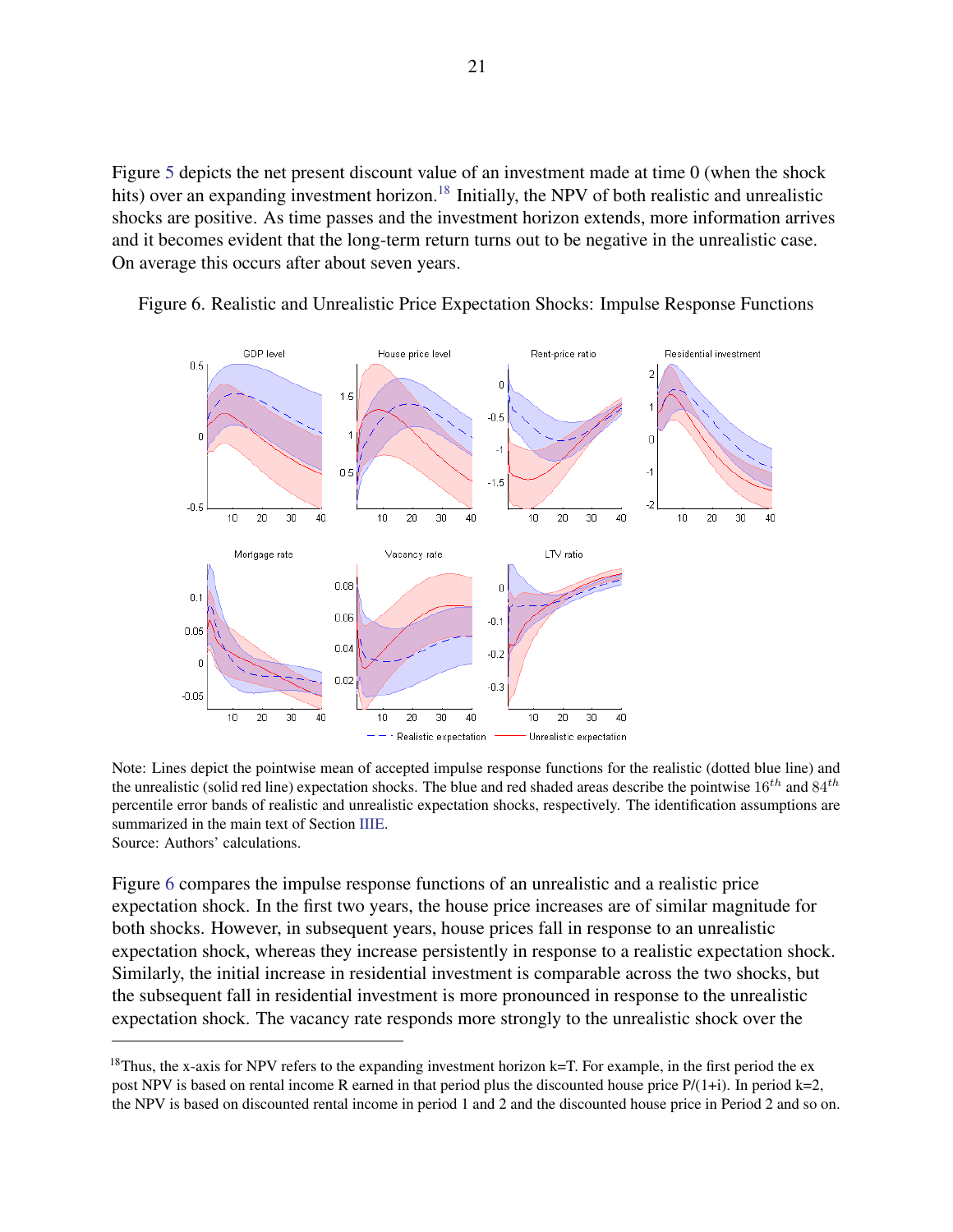medium term, consistent with a larger excess supply (despite lower investment activity). Finally, output only increases significantly in the case of the realistic shock. For the unrealistic shock, it tends to fall over the medium run.



<span id="page-23-0"></span>Figure 7. Realistic and Unrealistic Price Expectation Shocks: Historical Decomposition

Note: The solid line is the log real house price (normalized to zero at the starting point of the boom period in 1996Q4) in deviation from its deterministic path, i.e. the path house prices would have taken if no shock occurred since the starting point. The bars indicate the contribution of the five shocks and the unexplained residual to the observed path. The identification assumptions are summarized in the main text of Section [III](#page-12-0)[E.](#page-20-0) Source: Authors' calculations.

Concerning the historical decomposition, unrealistic price expectation shocks account for a substantially larger share of the housing boom (Table [2,](#page-17-1) Figure [7\)](#page-23-0) and explain 31 percent of the increase between 1996Q4 and 2006Q1, similar to the contribution of the price expectations shock in our baseline specification. Realistic price expectations only explain 9 percent of the overall price increase. During the bust, unrealistic expectation shocks are also the main driver of the decrease in housing prices, accounting for about 30 percent of the fall. With only 3 percent, the contribution of realistic shocks is again substantially smaller. The estimated contributions of mortgage rate, demand for housing services, and housing supply shocks to boom and bust barely change as a result of the new identification scheme. The overall residual that remains unexplained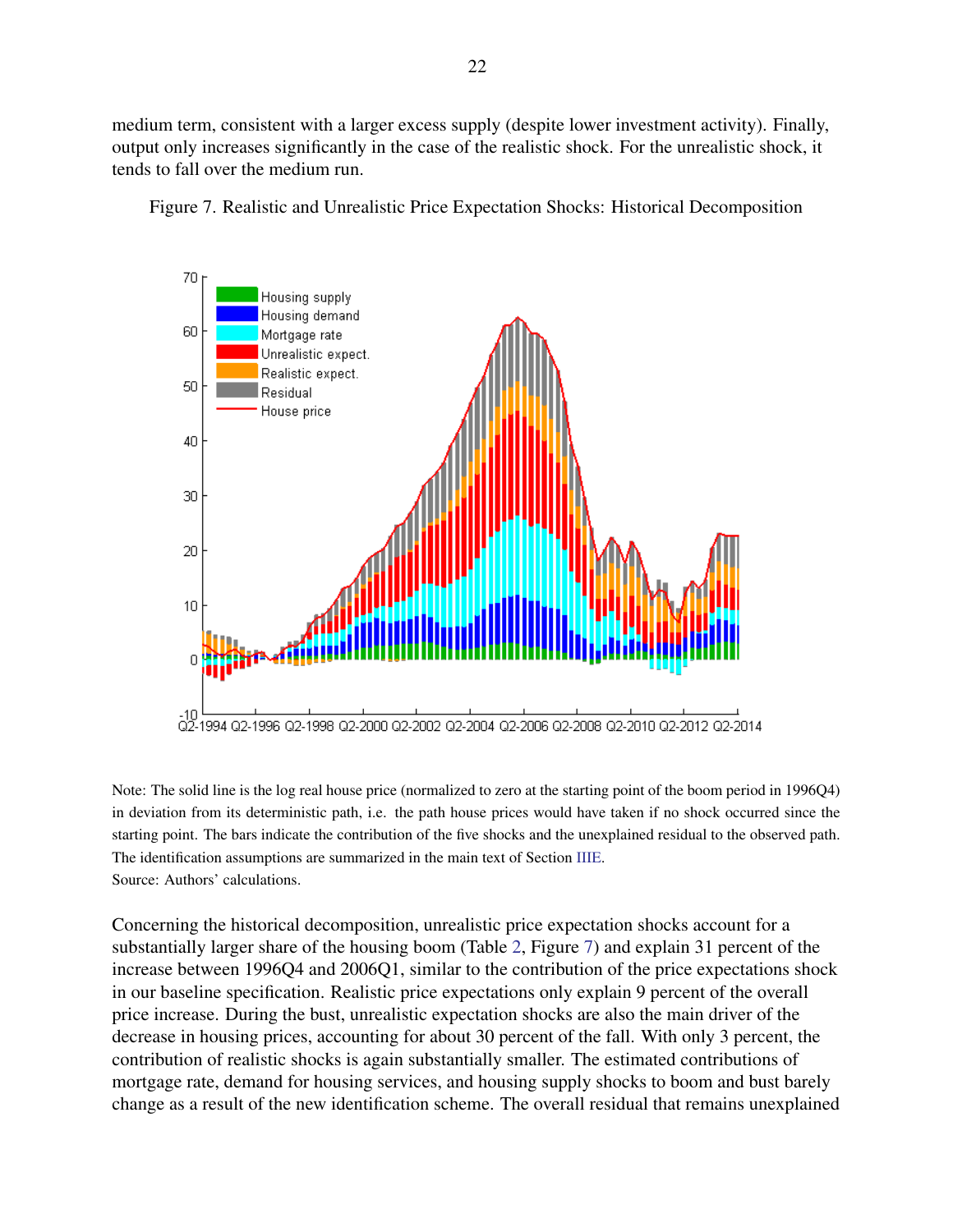is a bit smaller, as we would expect when increasing the number of identified shocks. The decrease is, however, relatively small, in line with the minor contribution of the realistic expectation shock.

#### IV. ROBUSTNESS

<span id="page-24-0"></span>In this section, we explore several changes to the baseline specification. We consider alternative summary measures of the set of accepted impulse response functions, investigate the effects of alternative modeling choices including sample length, lag length, accounting for trends, alternative price measures, and identify an additional LTV shock.

#### <span id="page-24-1"></span>A. Alternative Summary Measures of the Set of Accepted Impulse Responses

As discussed in Section [II](#page-6-0) [C,](#page-11-0) there are several alternative ways to summarize the set of accepted impulse response functions. The present section shows that our main results are robust to the use of alternative summary measures.

Much of the literature (see, for example [Uhlig,](#page-32-10) [2005\)](#page-32-10) reports the pointwise median, but this measure has recently been criticized. [Fry and Pagan](#page-30-12) [\(2011\)](#page-30-12) criticize the practice of using the pointwise median, because the median at each horizon may be obtained from different accepted impulse response functions, which leads to mixing different structural models. They suggest to report the single impulse response functions that minimize the distance to the pointwise median. However, [Canova and Paustian](#page-30-13) [\(2011\)](#page-30-13) have shown in simulation studies that in practice the pointwise median performs often better than the Fry-Pagan median in capturing the true dynamics of the model. Furthermore, [Inoue and Kilian](#page-31-14) [\(2013\)](#page-31-14) criticized the use of the pointwise median as reference point, since the median is not a defined concept in multivariate distributions. They propose to use the posterior mode of the joint distribution of all admissible models to derive the most likely models. Unfortunately, the associated procedure is computationally very intensive, particularly in partially identified models. We report in the main section the mean of accepted impulse response functions, the mean being a defined concept in multivariate distributions. This procedure may, however, still mix different accepted models.

To address these concerns, we compare our baseline measure (the pointwise mean of accepted impulse response functions) to the single impulse response function that is closest to the pointwise mean (closest-to-mean measure).[19](#page-24-2) As an established benchmark, we additionally report the pointwise median. We report both a comparison for impulse response functions and for the historical decomposition.

<span id="page-24-2"></span><sup>&</sup>lt;sup>19</sup>The closest to mean model is obtained by finding the rotation which minimizes the squared percent difference between the point-wise mean impulse response functions and the respective model's impulse response to all identified shocks for all seven response variables for the first two quarter, i.e. the length of the imposed sign restriction.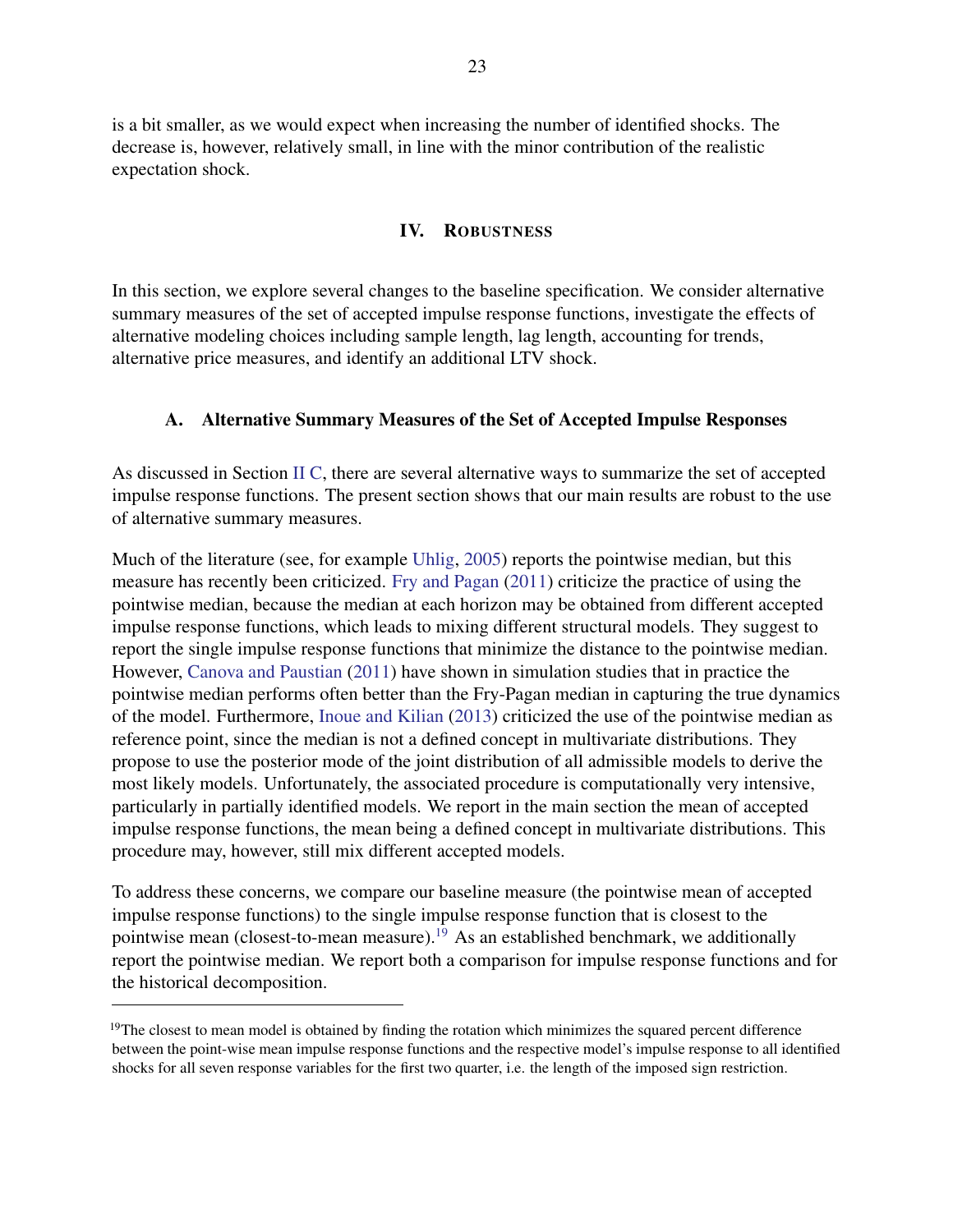Figure [2](#page-14-0) depicts alternative summary measures of the impulse response functions. The alternative summary measures confirm our main results. For all variables, the pointwise median measure is almost indistinguishably from the pointwise mean, indicating a symmetric distribution of the accepted impulse response functions. The single impulse response function that is closest to the pointwise mean is nearly always within the 68 percentile range. However, in some cases, there are important deviation from the pointwise mean and pointwise median, as emphasized by [Fry and](#page-30-12) [Pagan](#page-30-12) [\(2011\)](#page-30-12). Most notably, for the response to mortgage and price expectation shocks the closest-to-mean measure implies a stronger response of real house prices and residential investment, while for the demand shock the response of house prices is weaker.

<span id="page-25-1"></span>



Note: Mean (dashed green line) depicts the historical contribution based on the pointwise mean and is the main summary measure, along with pointwise  $16^{th}$  and  $84^{th}$  percentile error bands (dotted red lines). These measures are described in Section [II](#page-6-0)[C.](#page-11-0) Median (solid blue line) and Cl. to mean (closest-to-mean, solid black line) are alternative summary measures described in Section [IV](#page-24-0)[A.](#page-24-1) The identification assumptions are summarized in Table [1.](#page-11-1) Source: Authors' calculations.

<span id="page-25-0"></span>In the historical decomposition, the contribution of the price expectation shock using pointwise mean and pointwise median measures are again similar (see Figure [8\)](#page-25-1). Also the contribution of the price expectations shock measured by the closest-to mean tracks the path of the pointwise mean fairly well. As a consequence, the contribution of the price expectations shock to the boom is again close to 30 percent (Table [5\)](#page-26-0). The contribution of the mortgage rate shock lies at about 40 percent and therefore is substantially larger while the contribution of supply shock and residual are smaller in this specification.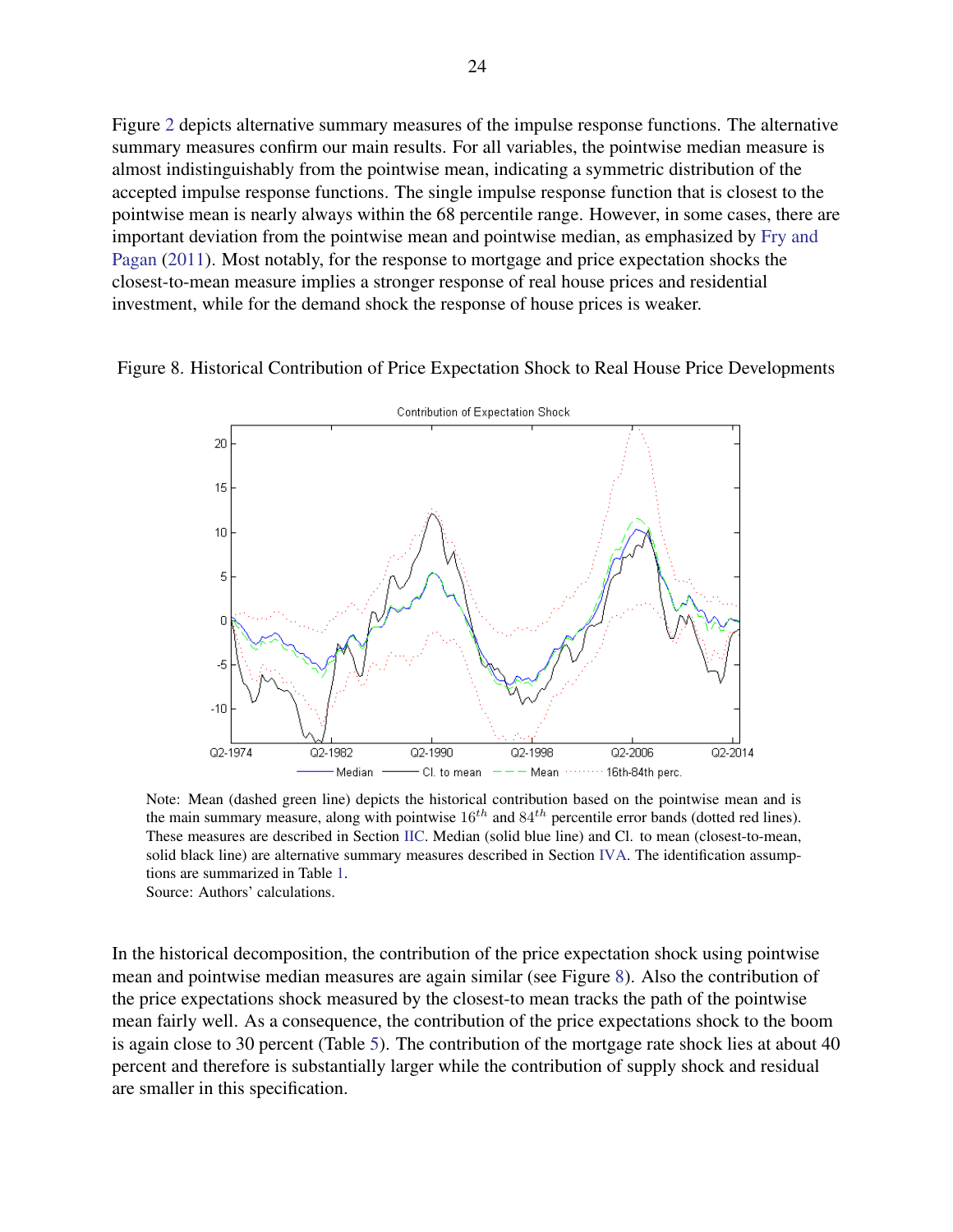# B. Different Sample Length, Lag Length, and Trends

The coefficients in the VAR are restricted to be constant over time. To address the possibility of a structural break as result of the financial crisis, we re-estimate the baseline model excluding post-2007Q4 observations.

Table [5](#page-26-0) shows that the contribution of the price expectation shocks during the boom period remains of similar magnitude, only the mortgage rate shock is somewhat smaller.

Furthermore, we investigate to which extent our estimate of the contribution of unrealistic expectation shocks to the boom is driven by the large decline of house prices during the housing bust, which could only be observed ex-post. We, therefore, re-estimate the model for the shorter sample period identifying unrealistic and realistic price expectation shocks.

The unrealistic expectation shock remains with a contribution close to 20% a more important driver than any of the traditional shocks. Different to the full sample estimates, the realistic expectation shock plays with about 25% an even more important role. This suggests that without the data from the housing bust, the model would still have attributed a considerable share of the increase in the housing price to expectation shocks, but would have overestimated the contribution of realistic shocks.

<span id="page-26-0"></span>

|                              | Shock to: |         |          |              |            |          |          |
|------------------------------|-----------|---------|----------|--------------|------------|----------|----------|
|                              | Housing   | Housing | Mortgage | Expectations | <b>LTV</b> | Deter-   | Residual |
| Model:                       | Supply    | Demand  | Rate     | Unreal.      | Real.      | ministic |          |
| Closest to mean              | $-3.2$    | 11.2    | 40.3     | 28.8         |            | $-0.9$   | 23.8     |
| Until 2007Q4                 | 2.6       | 11.5    | 17.2     | 26.7         |            | 13.8     | 28.3     |
| Unreal./Real. until 2007Q4   | 2.1       | 8.6     | 13.3     | 19.4         | 24.6       | 13.8     | 18.2     |
| 4 lags                       | 8.0       | 14.8    | 8.4      | 26.2         |            | 10.4     | 32.3     |
| $i_t$ , $V_t$ in first diff. | 10.2      | 10.3    | 26.4     | 21.4         |            | 7.7      | 24.1     |
| LTV shock                    | 3.9       | 12.4    | 23.4     | 28.4         | 13.4       | $-0.9$   | 19.5     |
| First-time LTV               | 6.9       | 7.3     | 15.1     | 20.1         | 39.0       | $-29.1$  | 40.7     |
| CoreLogic price              | 4.2       | 10.4    | 17.6     | 25.3         |            | 12.1     | 30.4     |
| CENSUS price                 | 2.0       | 8.3     | 40.5     | 22.5         |            | 5.8      | 20.9     |

Table 5. Contribution of Shocks to Price Boom, Alternative Models

Note: The Table displays the share of the change in house prices explained by the respective shock. In row entitled "Unreal./Real. until 2007Q4" the first number in the column "Expectation" denotes the contribution of the unrealistic shock and the second number the contribution of the realistic shock (see Section [III](#page-12-0)[E\)](#page-20-0).

Source: Authors' calculations.

Increasing the number of lags from two to four also leaves our main results unaffected. The largest contribution again comes from the price expectation shock. The contribution from the mortgage rate shock is substantially smaller, while the contribution from the deterministic component increases. While increasing the number of lags enlarges in principle the information set, estimates should be interpreted with care due to the large number of regressors.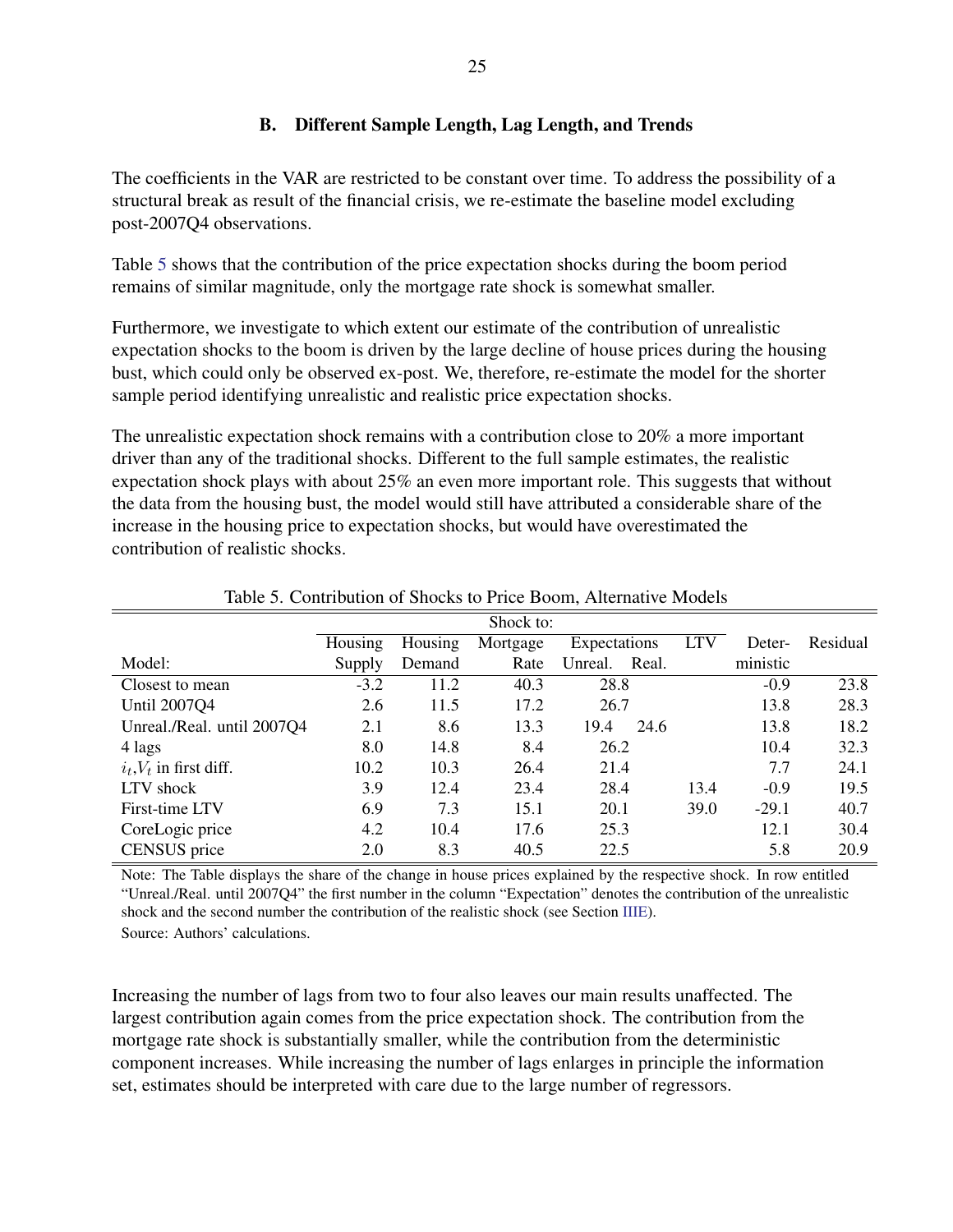Although economic theory suggests that both the vacancy rate and the real mortgage rate should be stationary, they are highly persistent in practice. There is a mildly declining trend for the mortgage rate and an increasing trend for the vacancy rate for the available sample period. To account for this trend behavior we re-estimate the model using the first differences of vacancy rate and mortgage rate. First-differencing these two variables leaves the contributions of the four shocks largely unaffected. The contribution of the price expectation shock is somewhat lower, accounting for a bit more than 20 percent of the increase. The contribution of the mortgage rate shock is of similar magnitude as in the baseline specification. Demand for housing services shocks become less important, while supply shocks and the deterministic component become more important.

#### C. Accounting for Shocks to LTV Standards

<span id="page-27-0"></span>Several studies [\(Duca et al.,](#page-30-14) [2011;](#page-30-14) [Ariccia et al.,](#page-30-15) [2012\)](#page-30-15) argue that a decline in banks' lending standards as measured by the LTV ratio has been an important factor behind the US house price boom.[20](#page-27-1) The mortgage rate shock only captures changes in banks' interest rate terms (e.g. the risk premia), but does not account for changes in non-interest rate terms, such as LTV standards. In the present section, we investigate whether additionally identifying an LTV shock affects the estimated contribution of the price expectation shock.<sup>[21](#page-27-2)</sup> The LTV shock is identified with the following additional sign restrictions: LTV shocks cause an increase in house prices, residential investment, and the mortgage rate. As the mortgage rate shock, the LTV shock makes owning a house more attractive and house prices and residential investment rise. Demand for mortgage credit rises, which puts upward pressure on the mortgage rate (Assumption 3). The response of the mortgage rate distinguishes the LTV shock from the mortgage rate shock.

The LTV shock can also be distinguished from the price expectation shock, because we impose that expectation shocks cannot go along with an increase in the LTV ratio. The bank may speculate on the higher prices that drive the LTV down in the future. As the anticipation must come from banks, we classify such an event as a decline in lending standards. In that sense, our approach provides a lower bound for the contribution of the price expectation shock, because it excludes events where mortgage growth is too strong and, therefore, speculation from the banking side. Similarly, the LTV shock needs to be different from a shock to the demand for housing services. For the housing demand shock, we therefore impose the additional restriction that the LTV ratio cannot increase. This is different from the baseline specification, where some LTV shocks could have been classified as housing demand shocks. The discussed sign restrictions are summarized in Table [6.](#page-28-1)

<span id="page-27-1"></span> $^{20}$ By contrast, recent studies by [Gete](#page-31-5) [\(2015\)](#page-31-15) and [Justiniano et al.](#page-31-15) (2015) find a small role for LTV shocks in the U.S..

<span id="page-27-2"></span><sup>&</sup>lt;sup>21</sup>Non-interest rate related lending standards are a broader concept than LTV and include for example debtor screening standards. Thus, LTV cannot fully capture all dimensions of lower lending standards. It is not evident, which measure best to use to reflect the overall ease of lending standards and a full treatment of the issues is beyond the scope of this paper. For a careful discussion of the role of lending standards see for instance [Mian and Sufi](#page-32-1) [\(2009\)](#page-32-1) or [Ariccia et al.](#page-30-15) [\(2012\)](#page-30-15), who use micro-level data.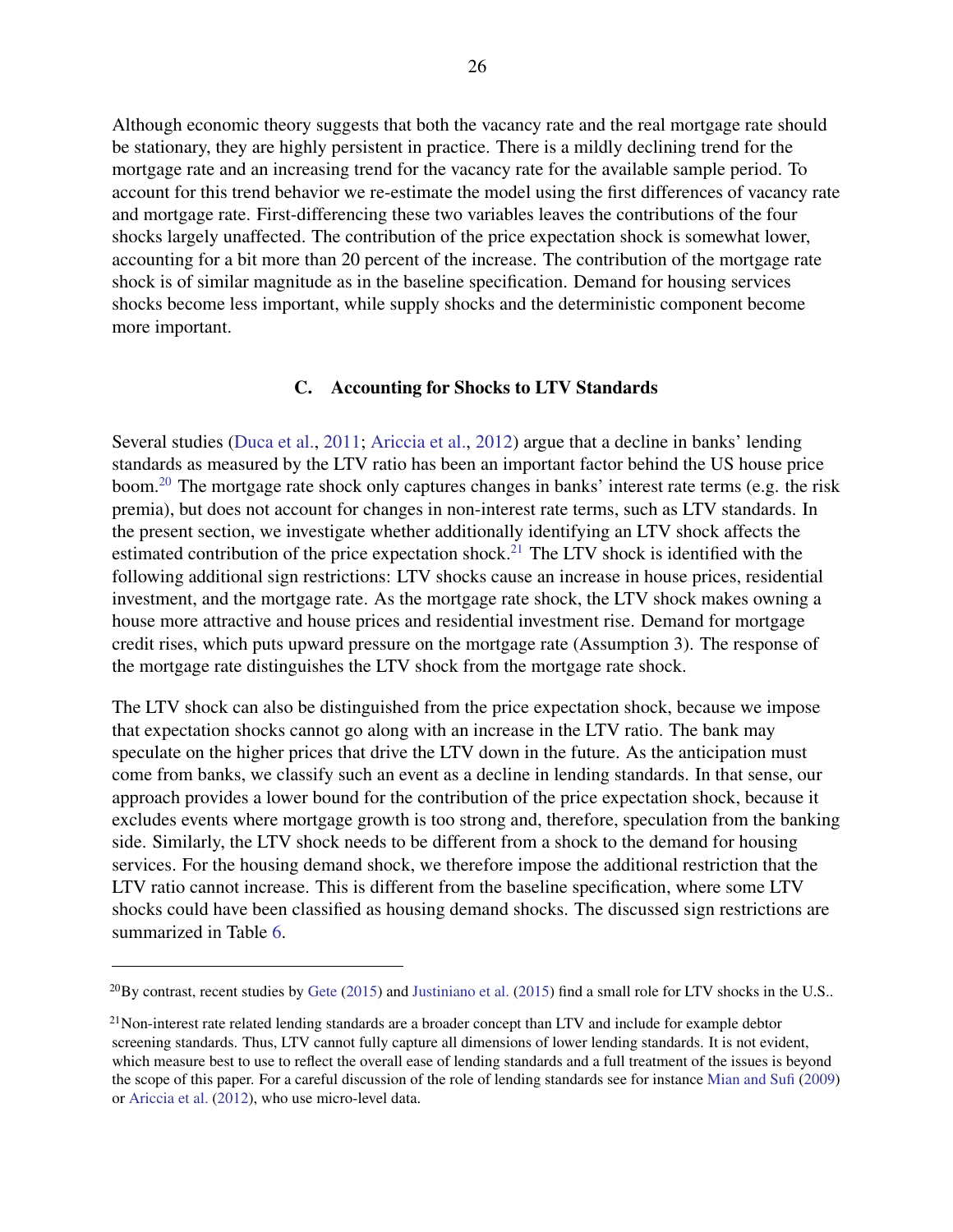<span id="page-28-1"></span>

|               | Shock to:      |                |               |             |            |  |  |
|---------------|----------------|----------------|---------------|-------------|------------|--|--|
|               | Housing supply | Housing demand | Mortgage rate | Expectation | <b>LTV</b> |  |  |
| House prices  | > 0            | > 0            | > ()          | > 0         | > 0        |  |  |
| Res. Inv.     | < 0            | > 0            | > 0           | > 0         | > 0        |  |  |
| Mortgage rate |                | > 0            | ⊂ ∪           | > 0         | > 0        |  |  |
| Vacancy rate  | < 0            | < 0            |               | > 0         |            |  |  |
| Loan-to-Value |                | < 0            |               | < 0         | > 0        |  |  |

Table 6. Shock Identification including LTV Shock

Note: All structural shocks have been normalized to imply an increase in the real price of housing.

The results again are shown in Table [5.](#page-26-0) The contribution of the four previously identified shocks are essentially unchanged compared to the baseline identification. The contribution of the newly identified LTV shock to the boom is notable and accounts with about 13 percent for a comparable share of the increase as the demand for housing services shock and for a higher share than the supply shock.

[Duca et al.](#page-30-14) [\(2011\)](#page-30-14) argue that the average LTV ratio provides an inadequate picture of LTV standards, as it includes repeat buyers which tend to have more home equity when prices rise and may thus be able to finance their new purchase at a lower LTV. Based on American Housing Survey data, they have constructed an alternative time series that measures the LTV of first time home buyers.<sup>[22](#page-28-2)</sup> Using this alternative LTV measure reduces the sample length by 7 years, because the variable starts later (1978) and finishes earlier (2011). In this alternative specification, the contribution of the LTV shock triples and it becomes the dominant shock. The contribution of the price expectation shock remains more important than the mortgage rate shocks, but declines to about 20 percent. There is also an important negative contribution of the deterministic component, amounting to about minus 30 percent. The large contribution of the deterministic component indicates a high sensitivity to initial conditions, as the highly persistent first-time buyer LTV measure induces near unit-root behavior into the VAR. Taking the first difference of the first-time LTV measure to account for non stationarity results in values that are close to those estimated for the standard LTV measure. Namely, the contributions from supply, demand, mortgage rate, house price expectation, and LTV shocks are 2.3, 8.9, 25.4, 28.1 and 22.3 percent.

#### D. Alternative Price Measures

<span id="page-28-0"></span>In the final robustness test, we assess the sensitivity of the results to the choice of the house price index. We use two alternative measures: the CoreLogic and the Census Bureau index. The CoreLogic, like the Shiller house price index, is based on "repeat sales" methodology. Both, therefore, have the advantage to control for home characteristics. There are, however, some difference in coverage and weighting (see [Noeth and Sengupta,](#page-32-15) [2011,](#page-32-15) for more detail).

<span id="page-28-2"></span> $22$ We would like to thank the authors for sharing the series with us. Another study confirms that first time buyers tend to have a higher average LTV share [\(Patrabansh,](#page-32-16) [2013\)](#page-32-16). However, this study finds little difference in the changes over time of the first-time buyer LTV relative to the repeat buyer LTV ratio.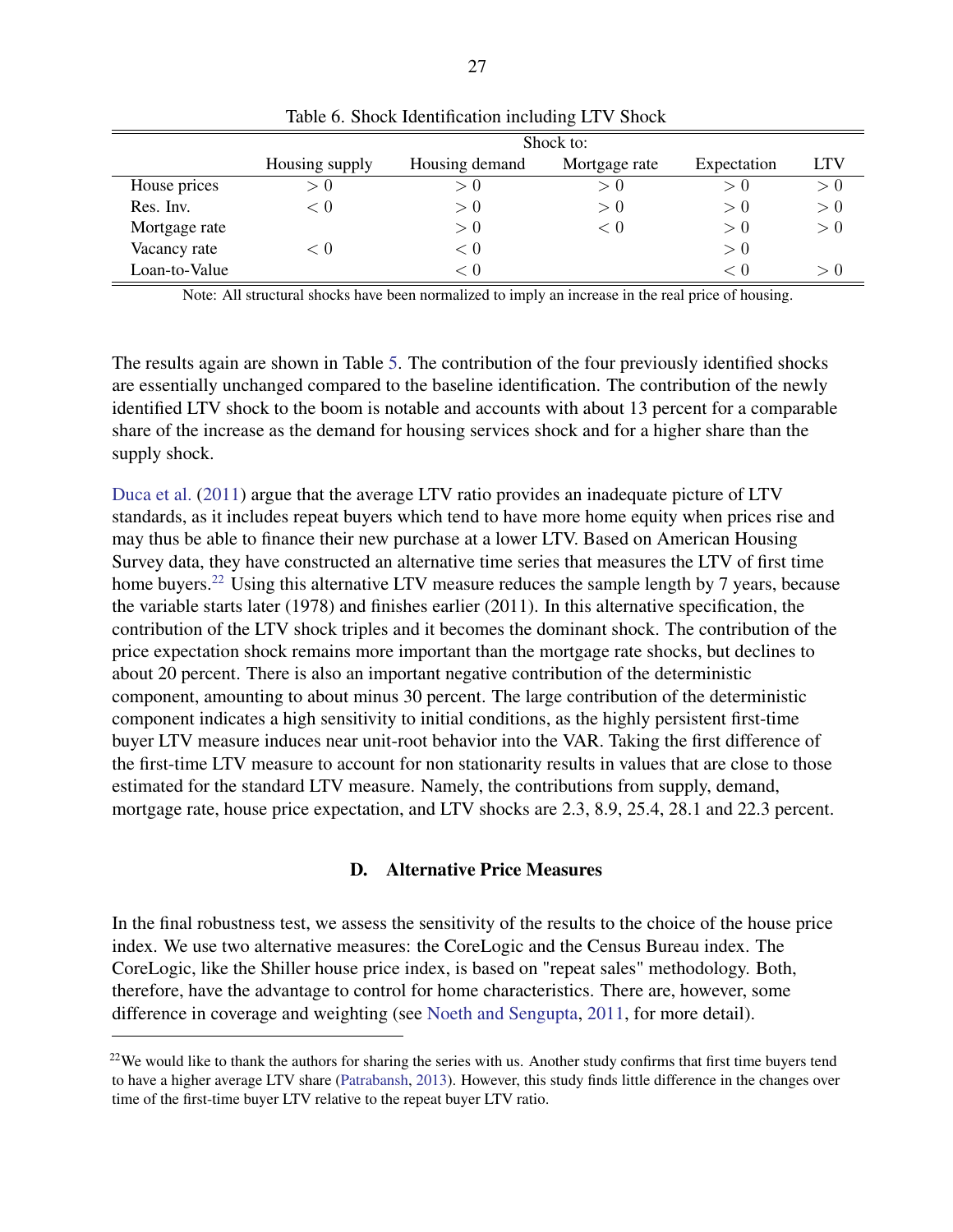A limitation of both measures is the omission of sales of new homes. Thus, we also employ the Census Bureau price index, which reports the national median sales price of new single-family homes. The results in Table [5](#page-26-0) confirm the relative importance of supply, demand, mortgage, and price expectation shocks for the rise in house prices. However, for both indices, the contribution from price expectation shocks is between 20 and 25 percent, somewhat lower than in the baseline case. In the case of the CoreLogic index this is mirrored by a substantially higher joint contribution from the deterministic component and the residual. In the case of the Census Bureau new house sales index, it is the contribution of the mortgage rate shocks, which makes up for the difference, suggesting that the mortgage sensitivity of the prices of new houses is higher.

#### V. CONCLUSION

<span id="page-29-0"></span>A number of observers has suggested that shifts in house price expectations have been an important driver of the US house price boom that preceded the financial crisis. Arguments in favor of this hypothesis have either been indirect by using deviations from benchmark models or have relied on survey measures of house price expectations. The present paper proposes an empirical strategy to quantify the contribution of price expectation shocks directly using observed housing variables. It uses a structural VAR framework and identifies price expectation shocks with sign restrictions. We argue that if there is an exogenous increase in expectations about future house prices, economic theory delivers a number of predictions on the behavior of variables, such as current house prices, residential investment and vacancy rates that can be used to distinguish the price expectation shock from traditional shocks such as mortgage rate, demand for housing services, and housing supply shocks.

We find that the contribution of price expectation shocks to the U.S. housing boom in the 2000s has been substantial. In our baseline specification, price expectation shocks explain roughly 30% of the increase. Another 30% of the increase in house prices remains, however, unaccounted for by the four identified shocks. This indicates that attributing the entire residual that cannot be explained by standard shocks to price expectations will lead to an overestimation of their contribution. We also find that a model-based measure of house price expectations is strongly positively correlated with leads of a survey based measure of house price expectations. This indicates that our measure contains similar information as a survey-based measure, but tends to provide the information more timely. Our approach to identify price expectation shocks leaves the reason why expectations change open. When using an additional constraint to distinguish realistic from unrealistic price expectation shocks, we provide evidence that the housing boom was driven to an important extent by unrealistic price expectations. The analysis has focused on exogenous changes in expectations. An interesting topic for future empirical research is how expectations respond endogenously to other shocks, as, for example, investigated theoretically in recent research by [Adam et al.](#page-29-2) [\(2012\)](#page-29-2) and [Burnside et al.](#page-30-4) [\(2011\)](#page-30-4).

#### <span id="page-29-1"></span>**REFERENCES**

<span id="page-29-2"></span>Adam, K., Kuang, P., and Marcet, A. (2012). House Price Booms and the Current Account. *NBER Macroeconomics Annual*, 26(1):77 – 122.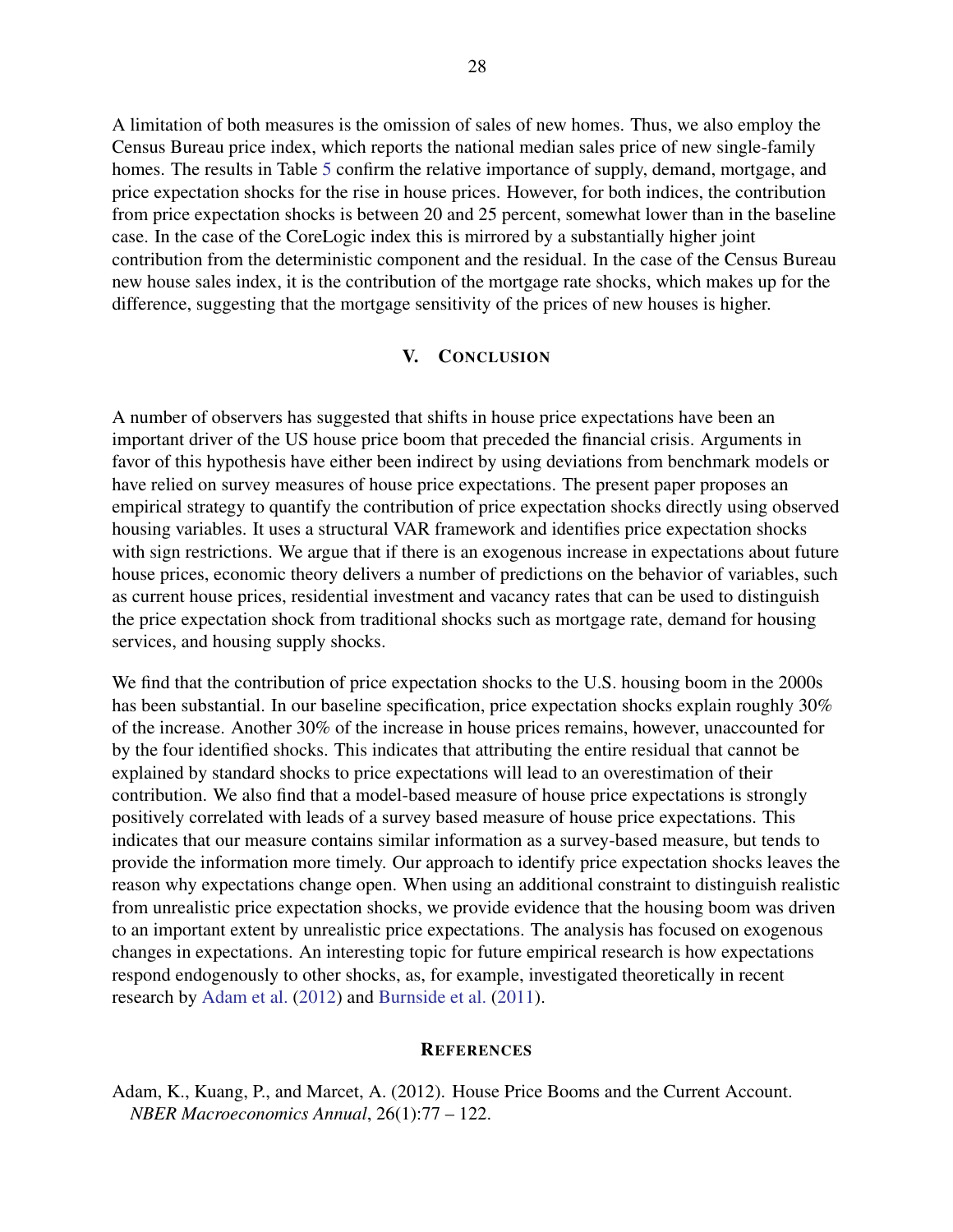- <span id="page-30-6"></span>Adelino, M., Schoar, A., and Severino, F. (2012). Credit Supply and House Prices: Evidence from Mortgage Market Segmentation. NBER Working Papers 17832, National Bureau of Economic Research, Inc.
- <span id="page-30-15"></span>Ariccia, G. D., Igan, D., and Laeven, L. (2012). Credit Booms and Lending Standards: Evidence from the Subprime Mortgage Market. *Journal of Money, Credit and Banking*, 44:367–384.
- <span id="page-30-3"></span>Bayer, P., Geissler, C., and Roberts, J. W. (2011). Speculators and Middlemen: The Role of Intermediaries in the Housing Market. NBER Working Papers 16784, National Bureau of Economic Research, Inc.
- <span id="page-30-7"></span>Bernanke, B. S. (2005). The Global Saving Glut and the U.S. Current Account Deficit. Speech 77, Board of Governors of the Federal Reserve System (U.S.).
- <span id="page-30-4"></span>Burnside, C., Eichenbaum, M., and Rebelo, S. (2011). Understanding Booms and Busts in Housing Markets. NBER Working Papers 16734, National Bureau of Economic Research, Inc.
- <span id="page-30-8"></span>Caballero, R. J., Farhi, E., and Gourinchas, P.-O. (2008). An Equilibrium Model of Global Imbalances and Low Interest Rates. *American Economic Review*, 98(1):358–93.
- <span id="page-30-9"></span>Calza, A., Monacelli, T., and Stracca, L. (2013). Housing Finance And Monetary Policy. *Journal of the European Economic Association*, 11:101–122.
- <span id="page-30-10"></span>Campbell, J. Y. and Shiller, R. J. (1988). The Dividend-Price Ratio and Expectations of Future Dividends and Discount Factors. *Review of Financial Studies*, 1(3):195–228.
- <span id="page-30-11"></span>Campbell, S. D., Davis, M. A., Gallin, J., and Martin, R. F. (2009). What Moves Housing Markets: A Variance Decomposition of the Rent-Price Ratio. *Journal of Urban Economics*, 66(2):90–102.
- <span id="page-30-5"></span>Canova, F. and De Nicolo, G. (2002). Monetary Disturbances Matter for Business Fluctuations in the G-7. *Journal of Monetary Economics*, 49(6):1131–1159.
- <span id="page-30-13"></span>Canova, F. and Paustian, M. (2011). Business Cycle Measurement with Some Theory. *Journal of Monetary Economics*, 58(4):345–361.
- <span id="page-30-1"></span>Case, K. E. and Shiller, R. J. (2003). Is There a Bubble in the Housing Market? *Brookings Papers on Economic Activity*, 34(2):299–342.
- <span id="page-30-2"></span>Chinco, A. and Mayer, C. (2014). Misinformed Speculators and Mispricing in the Housing Market. NBER Working Papers 19817, National Bureau of Economic Research, Inc.
- <span id="page-30-0"></span>Dokko, J., Doyle, B. M., Kiley, M. T., Kim, J., Sherlund, S., Sim, J., and Heuvel, S. V. D. (2011). Monetary Policy and the Global Housing Bubble. *Economic Policy*, 26(66):233–283.
- <span id="page-30-14"></span>Duca, J. V., Muellbauer, J., and Murphy, A. (2011). House Prices and Credit Constraints: Making Sense of the US Experience. *Economic Journal*, 121(552):533–551.
- <span id="page-30-12"></span>Fry, R. and Pagan, A. (2011). Sign Restrictions in Structural Vector Autoregressions: A Critical Review. *Journal of Economic Literature*, 49(4):938–60.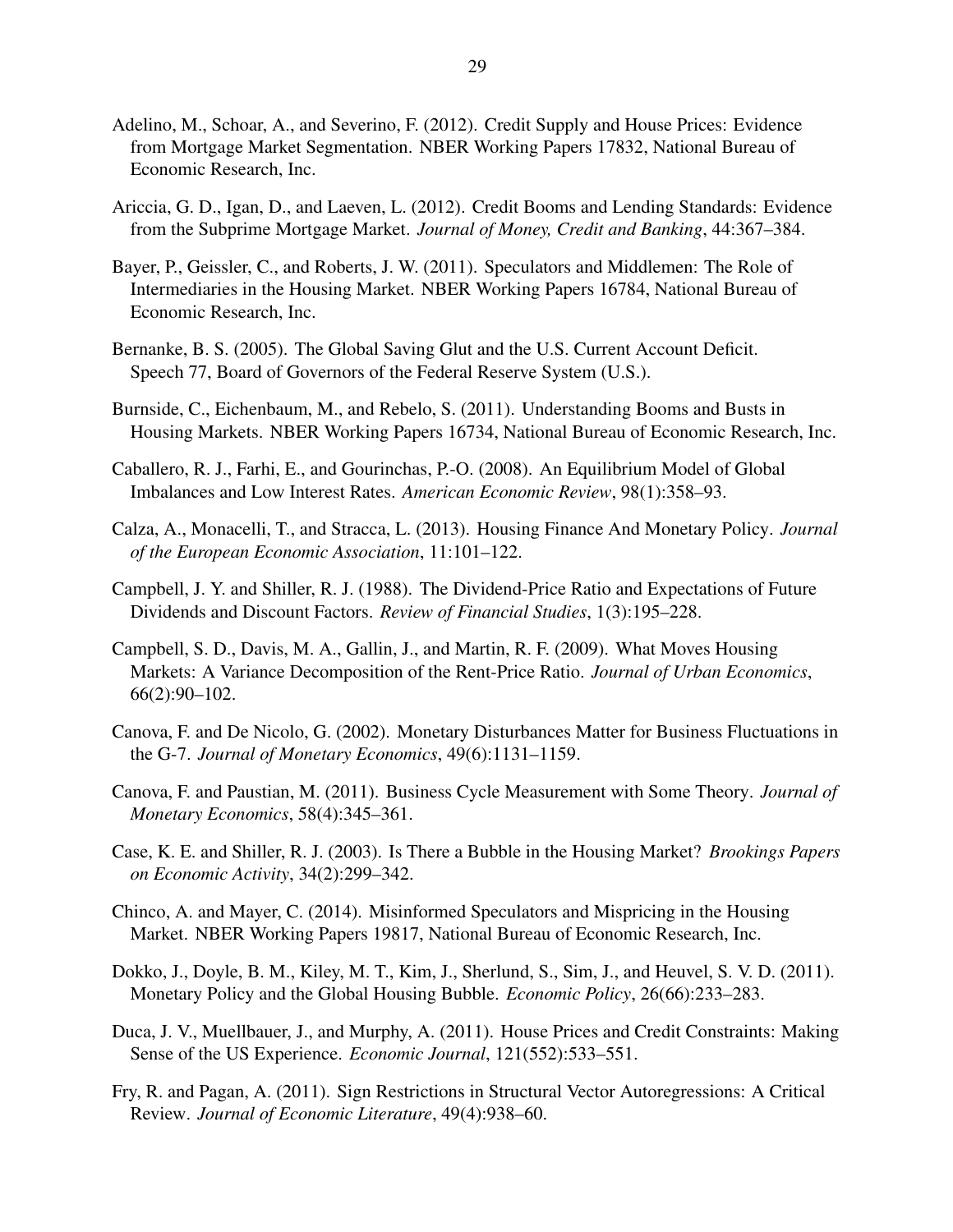- <span id="page-31-5"></span>Gete, P. (2015). Housing Markets and Current Account Dynamics. Globalization and Monetary Policy Institute Working Paper 221, Federal Reserve Bank of Dallas.
- <span id="page-31-2"></span>Glaeser, E. L., Gottlieb, J. D., and Gyourko, J. (2012). Can Cheap Credit Explain the Housing Boom? In *Housing and the Financial Crisis*, NBER Chapters, pages 301–359. National Bureau of Economic Research, Inc.
- <span id="page-31-8"></span>Glaeser, E. L., Gyourko, J., and Saiz, A. (2008). Housing Supply and Housing Bubbles. *Journal of Urban Economics*, 64(2):198–217.
- <span id="page-31-10"></span>Head, A., Lloyd-Ellis, H., , and Sun, H. (2014). Search, Liquidity, and the Dynamics of House Prices and Construction. *American Economic Review*, 104(4):1172–1210.
- <span id="page-31-3"></span>Himmelberg, C., Mayer, C., and Sinai, T. (2005). Assessing High House Prices: Bubbles, Fundamentals, and Misperceptions. NBER Working Papers 11643, National Bureau of Economic Research, Inc.
- <span id="page-31-9"></span>Huang, H. and Tang, Y. (2012). Residential Land Use Regulation and the US Housing Price Cycle Between 2000 and 2009. *Journal of Urban Economics*, 71(1):93–99.
- <span id="page-31-1"></span>Iacoviello, M. and Neri, S. (2010). Housing Market Spillovers: Evidence from an Estimated DSGE Model. *American Economic Journal: Macroeconomics*, 2(2):125–64.
- <span id="page-31-13"></span>Igan, D. and Loungani, P. (2012). Global Housing Cycles. IMF Working Papers 12/217, International Monetary Fund.
- <span id="page-31-14"></span>Inoue, A. and Kilian, L. (2013). Inference on Impulse Response Functions in Structural VAR Models. *Journal of Econometrics*, 177(1):1–13.
- <span id="page-31-12"></span>Jarocinski, M. and Smets, F. R. (2008). House Prices and the Stance of Monetary Policy. Review, Federal Reserve Bank of St. Louis.
- <span id="page-31-15"></span>Justiniano, A., Primiceri, G. E., and Tambalotti, A. (2015). Credit Supply and the Housing Boom. NBER Working Papers 20874, National Bureau of Economic Research, Inc.
- <span id="page-31-6"></span>Kilian, L. and Murphy, D. P. (2014). The Role of Inventories and Speculative Trading in the Global Market for Crude Oil. *Journal of Applied Econometrics*, 29(3):454–478.
- <span id="page-31-7"></span>King, R. G., Plosser, C. I., Stock, J. H., and Watson, M. W. (1991). Stochastic Trends and Economic Fluctuations. *American Economic Review*, 81(4):819–40.
- <span id="page-31-11"></span>Knittel, C. R. and Pindyck, R. S. (2013). The Simple Economics of Commodity Price Speculation. NBER Working Papers 18951, National Bureau of Economic Research, Inc.
- <span id="page-31-0"></span>Kuttner, K. (2012). Low Interest Rates and Housing Bubbles: Still No Smoking Gun. Department of Economics Working Papers 2012-01, Department of Economics, Williams College.
- <span id="page-31-4"></span>Lambertini, L., Mendicino, C., and Punzi, M. T. (2013). Expectation-Driven Cycles in the Housing Market: Evidence from Survey Data. *Journal of Financial Stability*, 9(3):518–529.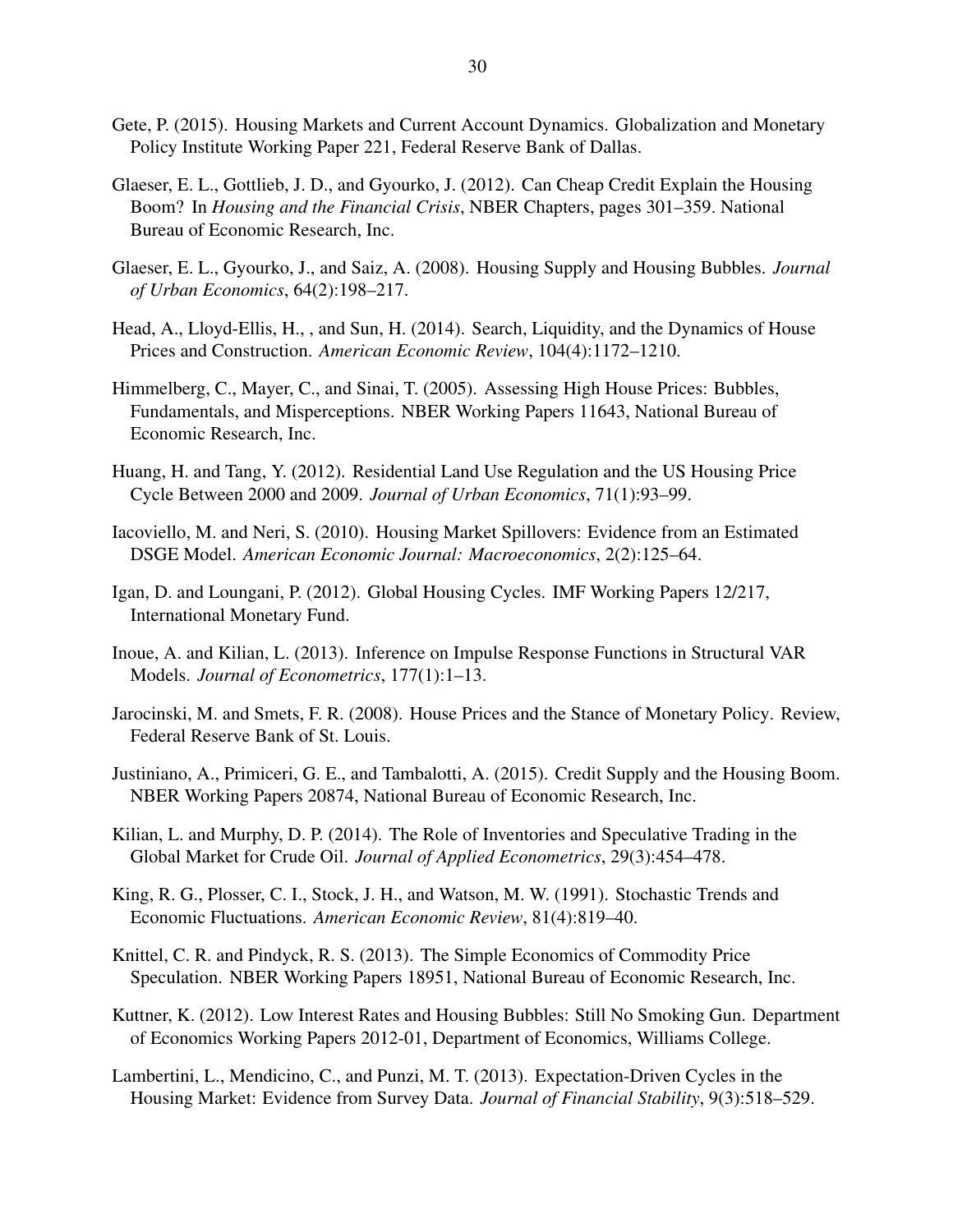- <span id="page-32-5"></span>Leamer, E. (2002). Bubble Trouble: Your Home Has a P/E Ratio, Too. UCLA Anderson School of Management.
- <span id="page-32-3"></span>Leung, C. K. Y. and Tse, C.-Y. (2012). Flippers in Housing Market Search. 2012 Meeting Papers 434, Society for Economic Dynamics.
- <span id="page-32-8"></span>Ling, D. C., Ooi, J. T., and Le, T. T. (2015). Explaining House Price Dynamics: Isolating the Role of Nonfundamentals. *Journal of Money, Credit and Banking*, 47(S1):87–125.
- <span id="page-32-1"></span>Mian, A. and Sufi, A. (2009). The Consequences of Mortgage Credit Expansion: Evidence from the U.S. Mortgage Default Crisis. *The Quarterly Journal of Economics*, 124(4):1449–1496.
- <span id="page-32-15"></span>Noeth, B. J. and Sengupta, R. (2011). A Closer Look at House Price Indexes. *The Regional Economist*, (July):16–17.
- <span id="page-32-16"></span>Patrabansh, S. (2013). A Study of First-Time Homebuyers. Mortgage Market Note 13-011, Federal Housing Financing Agency.
- <span id="page-32-2"></span>Peterson, B. M. (2012). Fooled by Search: Housing Prices, Turnover and Bubbles. Working Papers 12-3, Bank of Canada.
- <span id="page-32-11"></span>Poterba, J. M. (1984). Tax Subsidies to Owner-occupied Housing: An Asset-Market Approach. *The Quarterly Journal of Economics*, 99(4):729–52.
- <span id="page-32-7"></span>Quigley, J. (2003). Comment on Case and Shiller: Is There a Bubble in the Housing Market? *Brookings Papers on Economic Activity*, 34(2):343–362.
- <span id="page-32-14"></span>Rubio-Ramirez, J. F., Waggoner, D. F., and Zha, T. (2010). Structural Vector Autoregressions: Theory of Identification and Algorithms for Inference. *Review of Economic Studies*, 77(2):665–696.
- <span id="page-32-13"></span>Sá, F., Towbin, P., and Wieladek, T. (2014). Capital Inflows, Financial Structure and Housing Booms. *Journal of the European Economic Association*, 12:522–546.
- <span id="page-32-12"></span>Sá, F. and Wieladek, T. (2015). Capital Inflows and the U.S. Housing Boom. *Journal of Money, Credit and Banking*, 47(S1):221–256.
- <span id="page-32-9"></span>Shiller, R. J. (2005). *Irrational Exuberance*. Princeton University Press., Princeton, N.J.
- <span id="page-32-4"></span>Shiller, R. J. (2007). Understanding Recent Trends in House Prices and Homeownership. *Proceedings - Economic Policy Symposium - Jackson Hole*, pages 89–123.
- <span id="page-32-6"></span>Smith, M. H. and Smith, G. (2006). Bubble, Bubble, Where's the Housing Bubble? *Brookings Papers on Economic Activity*, 37(1):1–68.
- <span id="page-32-0"></span>Taylor, J. B. (2007). Housing and Monetary Policy. *Proceedings - Economic Policy Symposium - Jackson Hole*, pages 463–476.
- <span id="page-32-10"></span>Uhlig, H. (2005). What are the Effects of Monetary Policy on Output? Results from an Agnostic Identification Procedure. *Journal of Monetary Economics*, 52(2):381–419.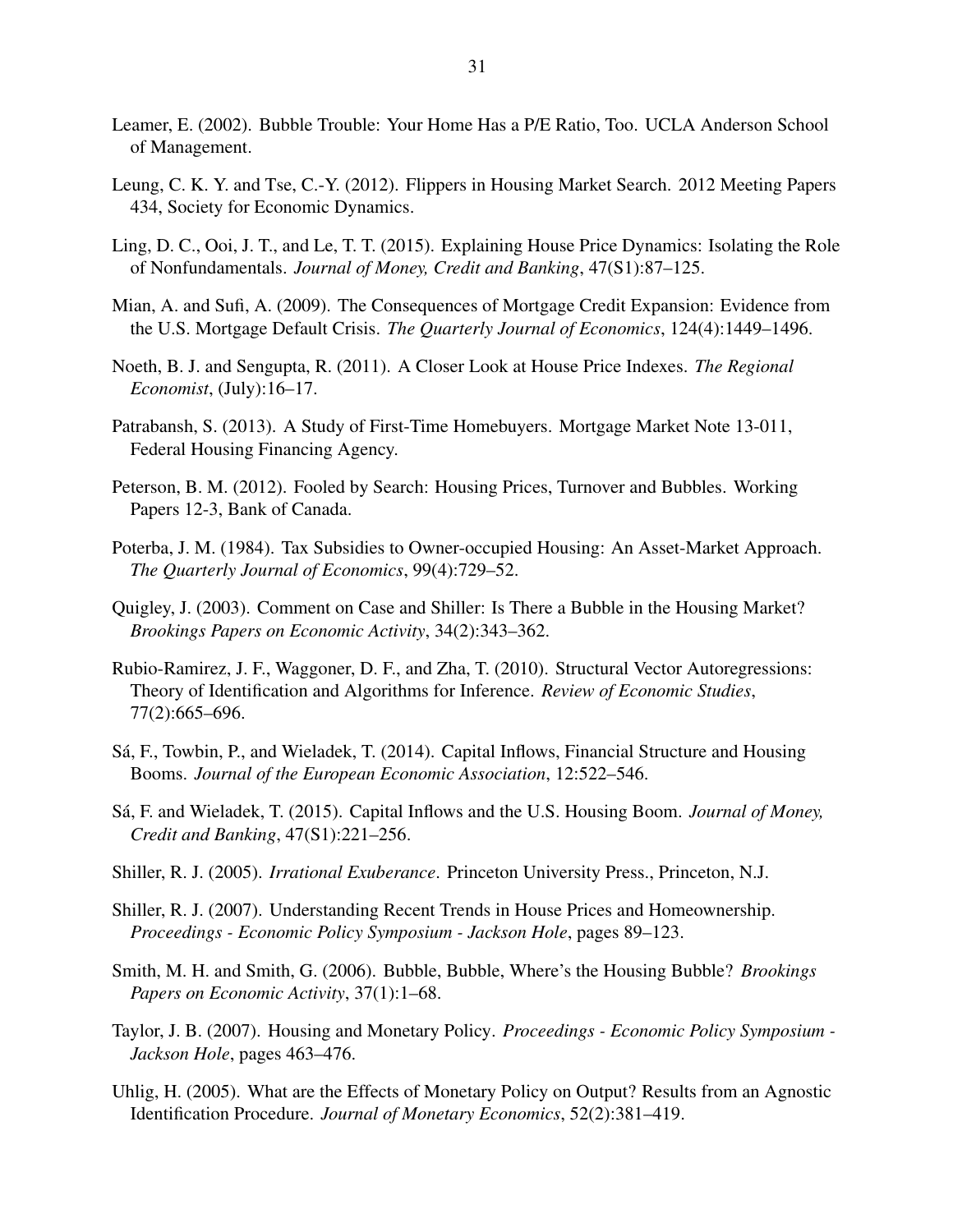<span id="page-33-0"></span>Wheaton, W. C. (1990). Vacancy, Search, and Prices in a Housing Market Matching Model. *Journal of Political Economy*, 98(6):1270–92.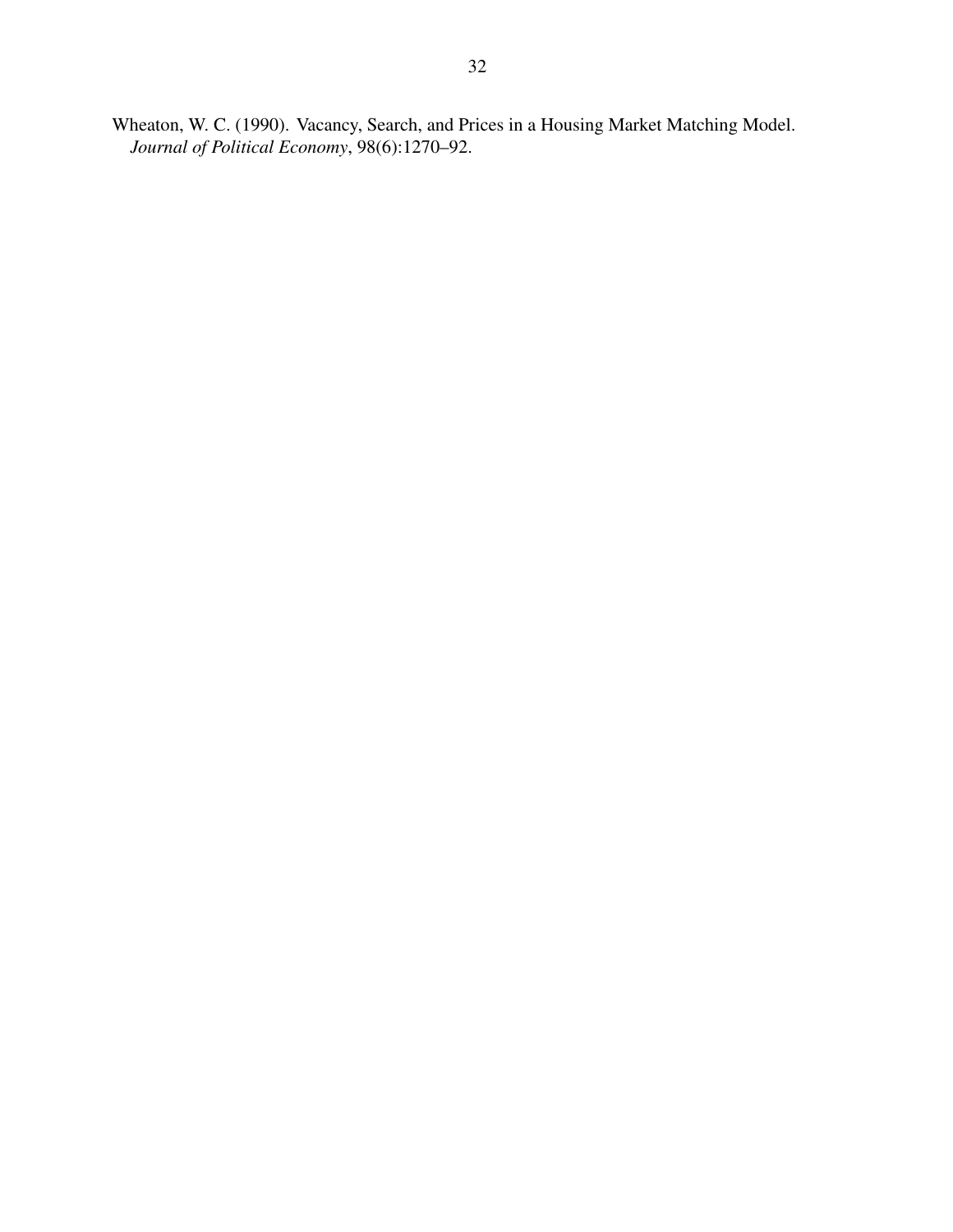

Note: Mean (dashed green line) depicts the historical contribution based on the pointwise mean and is the main summary measure, along with pointwise  $16<sup>th</sup>$  and  $84<sup>th</sup>$  percentile error bands (dotted red lines). These measures are described in Section [II](#page-6-0)[C.](#page-11-0) Median (solid blue line) and Cl. to mean (closest-to-mean, solid black line) are alternative summary measures described in Section [IV](#page-24-0)[A.](#page-24-1) The identification assumptions are summarized in Table [1.](#page-11-1) Source: Authors' calculations.